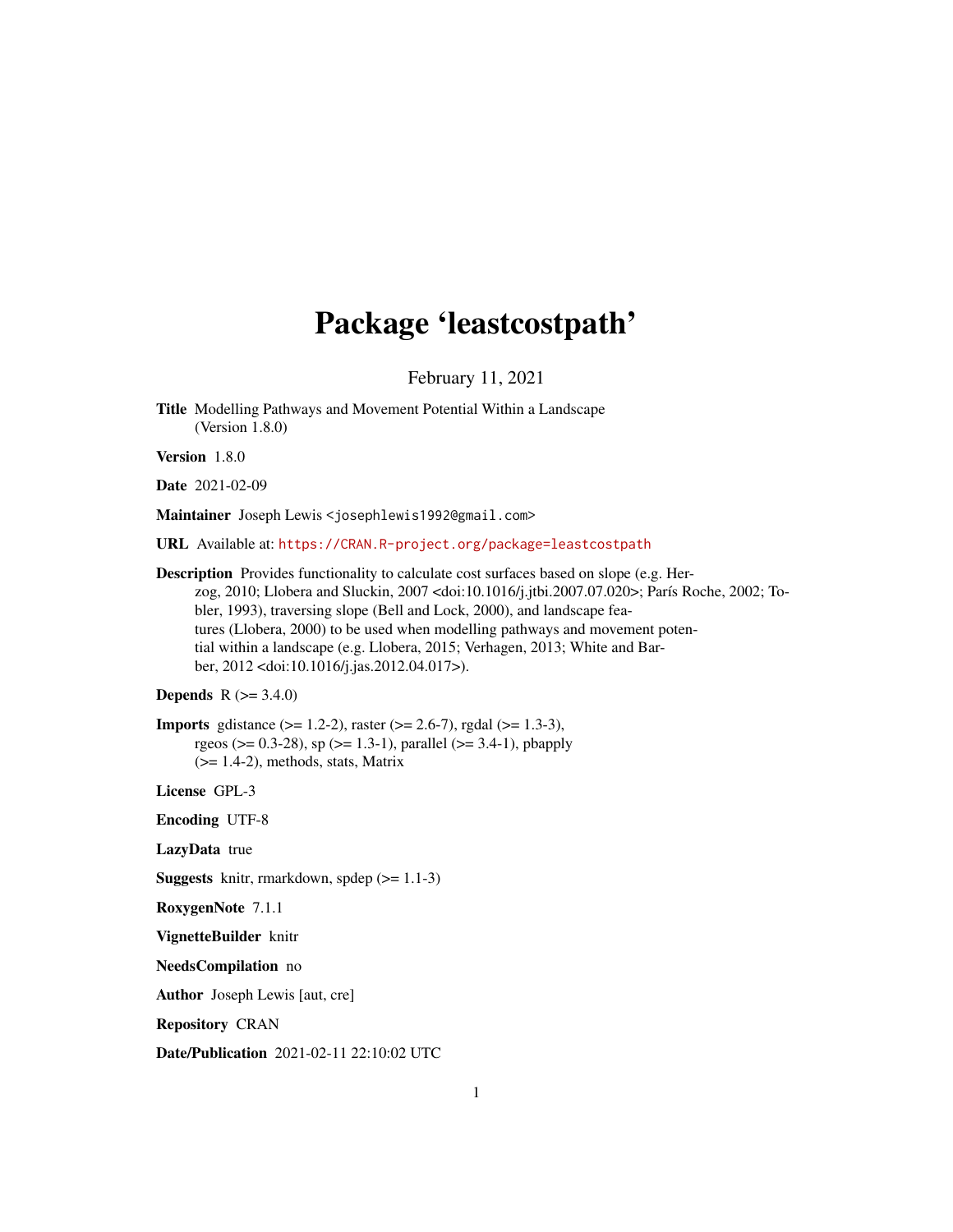# <span id="page-1-0"></span>R topics documented:

| Index | 30 |
|-------|----|

# add\_dem\_error *Incorporate vertical error into Digital Elevation Model*

# Description

Incorporates vertical error into the supplied Digital Elevation Model.

# Usage

```
add_dem_error(dem, rmse, type = "unfiltered", size = 3, confidence_level)
```

| dem  | RasterLayer (raster package). Digital Elevation Model                                                                                                                                                               |
|------|---------------------------------------------------------------------------------------------------------------------------------------------------------------------------------------------------------------------|
| rmse | numeric. Vertical Root Mean Square Error of the Digital Elevation Model                                                                                                                                             |
| type | character. Methods for creating random fields. Argument currently accepts<br>'unfiltered' or 'autocorrelated'. Default is 'autocorrelated'. See details for more<br>information                                     |
| size | numeric. Size of window when applying mean filter to random error fields.<br>Increasing the size of the window increases the spatial autocorrelation in the ran-<br>dom error field. Default size of window is 3x3. |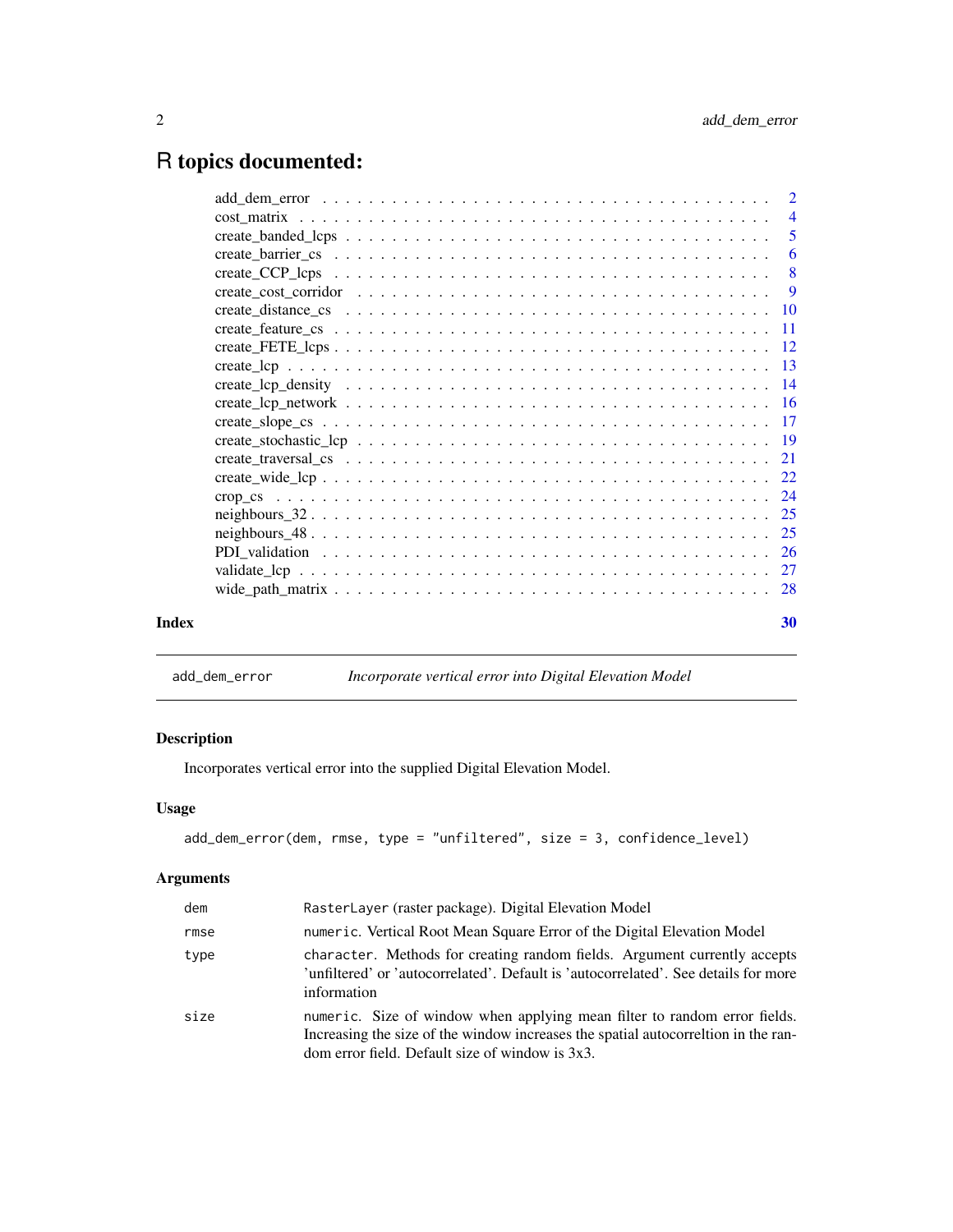confidence\_level

numeric. Assuming a normal distribution of vertical error, the supplied rmse can be multipled by the confidence level z score in order to calculate confidence intervals that are used when generating the random error field. The confidence level denotes the probability that the true elevation value for each cell falls within a range of values (i.e. the confidence interval).

#### Details

Digital Elevation Models are representations of the earth's surface (DEM) and are subject to error (Wechsler, 1999). However the impact of the error on the results of analyses is often not evaluated (Hunter and Goodchild, 1997; Wechsler, 1999).

The add\_dem\_error function with the type argument as 'unfiltered' incorporates vertical error into the supplied Digital Elevation Model by assuming that the error for each cell follows a gaussian (normal) distribution around the measured elevation value and the global Root Mean Square Error (RMSE) estimating the local error variance around this values (Fisher and Tate, 2006). However, this assumes that the vertical error is random and does not show spatial autocorrelation.

The type argument 'autocorrelated' (default) increases the spatial autocorrelation by applying a users-specific filter over the surface (Wechsler and Kroll, 2006).

Examples of RMSE for various datasets:

Shuttle Radar Topography Mission (SRTM) has a RMSE of 9.73m

Advanced Spaceborne Thermal Emission and Reflection Radiometer (ASTER) Global Digital Elevation Model (GDEM) has a RMSE of 10.20m

Ordnance Survey OS Terrain 5 has a maximum RMSE of 2.5m

Ordnance Survey OS Terrain 50 has a maximum RMSE of 4m

#### Value

raster (raster package). Digital Elevation Model with a single realisation of vertical error incorporated

#### Author(s)

Joseph Lewis

# References

Fisher, P. F., Tate, N. J. (2006). Causes and consequences of error in digital elevation models. Progress in Physical Geography, 30(4), 467-489. doi: [10.1191/0309133306pp492ra](https://doi.org/10.1191/0309133306pp492ra)

Hunter, G. J., Goodchild, M. F. (1997). Modeling the uncertainty of slope and aspect estimates derived from spatial databases. Geographical Analysis, 29: 35-49.

Wechsler, S. P. (1999) Digital Elevation Model (DEM) uncertainty: evaluation and effect on topographic parameters In Proceedings of the 1999 ESRI User Conference (available at: [https:](https://proceedings.esri.com/library/userconf/proc99/proceed/papers/pap262/p262.htm) [//proceedings.esri.com/library/userconf/proc99/proceed/papers/pap262/p262.htm](https://proceedings.esri.com/library/userconf/proc99/proceed/papers/pap262/p262.htm))

Wechsler, S. P. (2003). Perceptions of Digital Elevation Model Uncertainty by DEM Users, URISA Journal, 15, 57-64.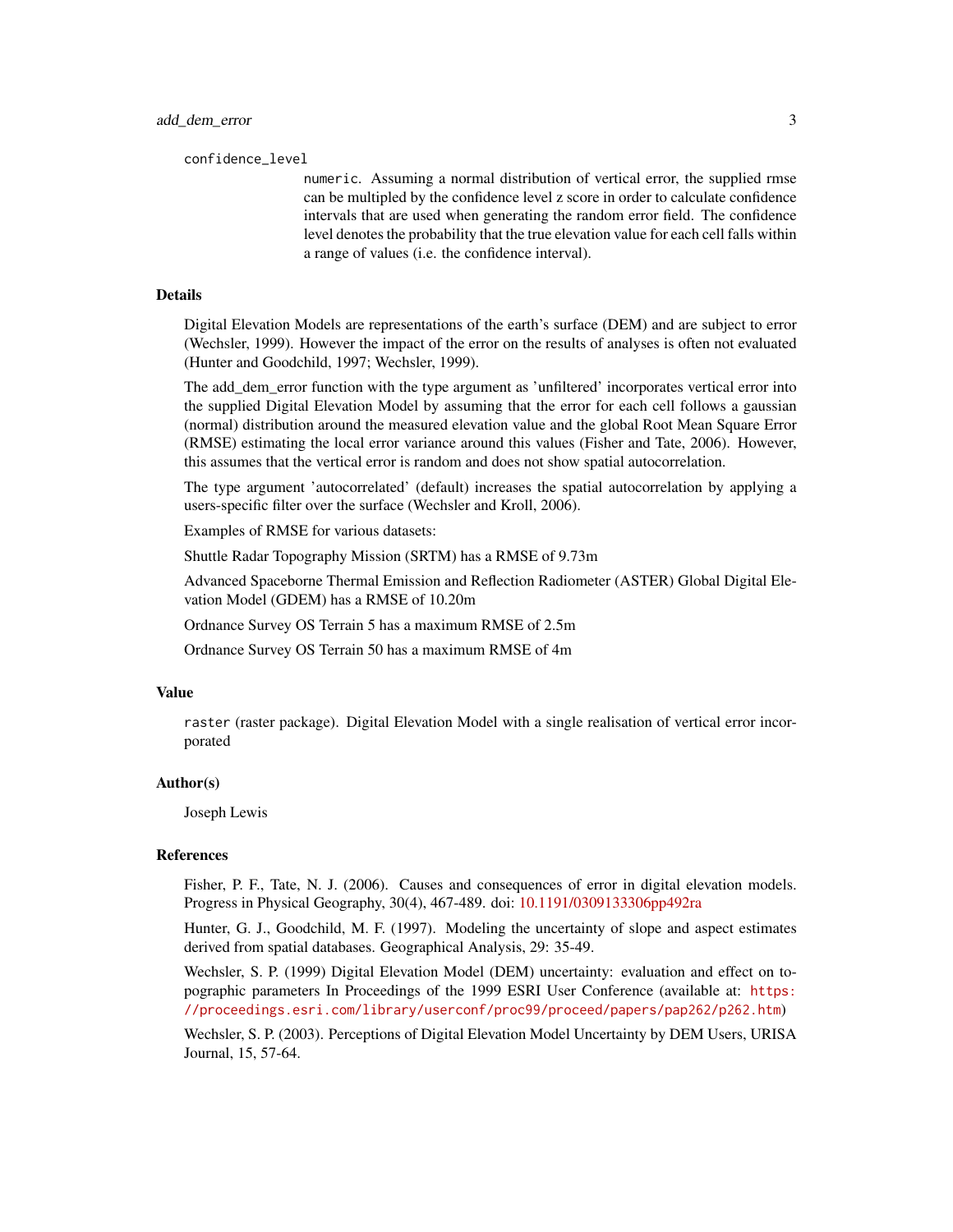<span id="page-3-0"></span>Wechsler, S. P., Kroll, C. N. (2006). Quantifying DEM Uncertainty and its Effect on Topographic Parameters. Photogrammetric Engineering & Remote Sensing, 72(9), 1081-1090. doi: [10.14358/](https://doi.org/10.14358/pers.72.9.1081) [pers.72.9.1081](https://doi.org/10.14358/pers.72.9.1081)

Wechsler, S. P. (2007). Uncertainties associated with digital elevation models for hydrologic applications: a review. Hydrology and Earth System Sciences, 11, 4, 1481-1500. doi: [10.5194/](https://doi.org/10.5194/hess-11-1481-2007) [hess1114812007](https://doi.org/10.5194/hess-11-1481-2007)

# Examples

```
r <- raster::raster(system.file('external/maungawhau.grd', package = 'gdistance'))
```

```
r_error \leq add_dem_error(r, rms = 9.73)
```
cost\_matrix *Create a cost based nearest neighbour matrix*

# Description

Creates a cost based nearest neighbour matrix of k length for each provided location. This matrix can be used in the nb\_matrix argument within the create\_lcp\_network function to calculate Least Cost Paths between origins and destinations.

#### Usage

cost\_matrix(cost\_surface, locations, k)

# Arguments

| cost_surface | TransitionLayer object (gdistance package). Cost surface to be used in calcu-<br>lating the k nearest neighbour |
|--------------|-----------------------------------------------------------------------------------------------------------------|
| locations    | Spatial Points. Locations to calculate k nearest neighbours from                                                |
| k            | numeric number of nearest neighbours to be returned                                                             |

# Value

matrix cost-based k nearest neighbour for each location as specified in the locations argument. The resultant matrix can be used in the nb\_matrix argument within the create\_lcp\_network function.

#### Author(s)

Joseph Lewis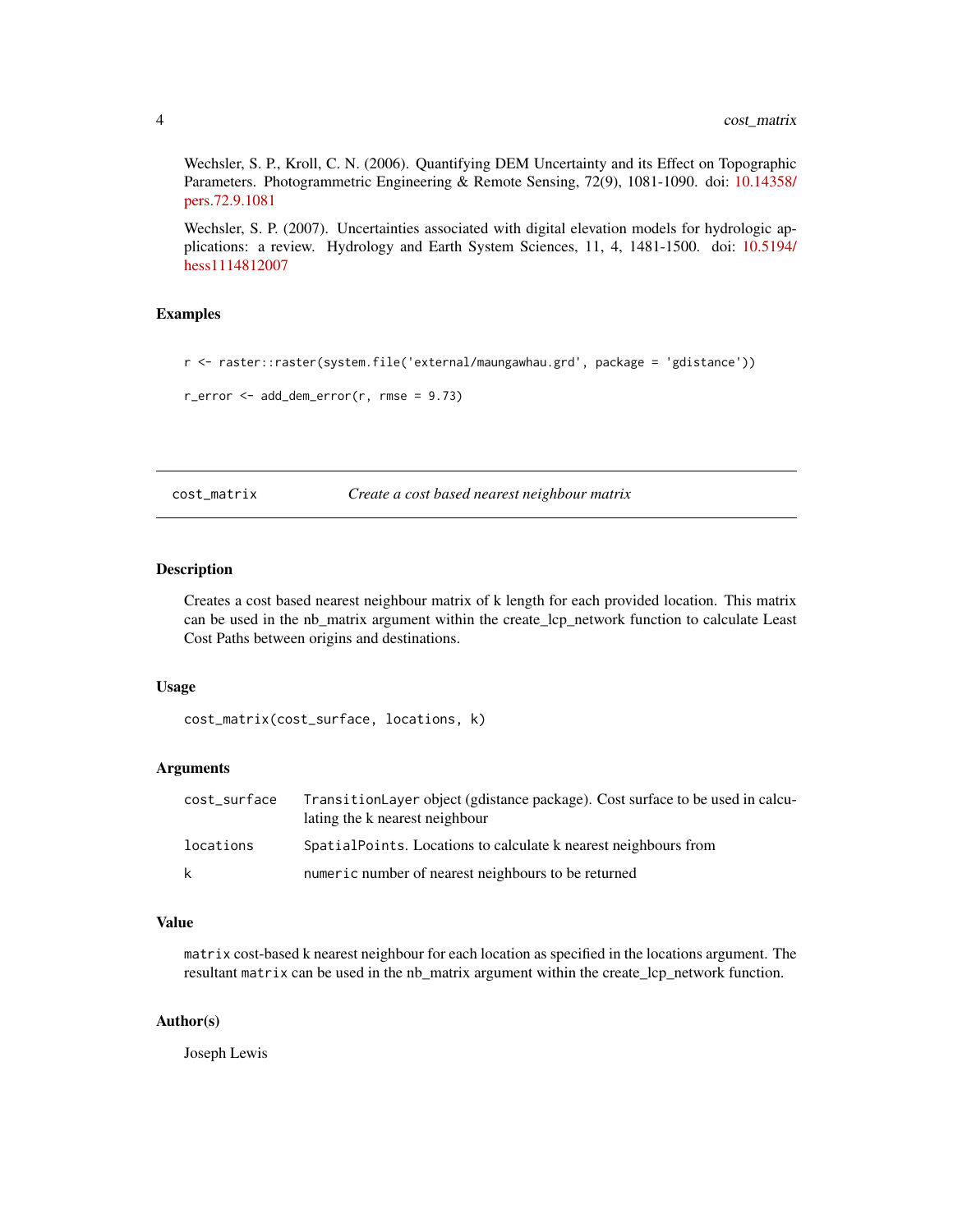# <span id="page-4-0"></span>create\_banded\_lcps 5

# Examples

```
r <- raster::raster(nrow=50, ncol=50, xmn=0, xmx=50, ymn=0, ymx=50,
crs='+proj=utm')
r[] <- stats::runif(1:length(r))
slope_cs <- create_slope_cs(r, cost_function = 'tobler')
locs <- sp::spsample(as(raster::extent(r), 'SpatialPolygons'),n=5,'regular')
matrix <- cost_matrix(slope_cs, locs, 2)
lcp_network <- create_lcp_network(slope_cs, locations = locs,
nb_matrix = matrix, cost_distance = FALSE, parallel = FALSE)
```
create\_banded\_lcps *Calculate Least Cost Paths from random locations within distances*

# Description

Calculates Least Cost Paths from centre location to random locations within a specified distance band. This is based on the method proposed by Llobera (2015).

# Usage

```
create_banded_lcps(
  cost_surface,
  location,
 min_distance,
 max_distance,
  radial_points,
  cost_distance = FALSE,
 parallel = FALSE
\mathcal{L}
```

| cost_surface  | TransitionLayer (gdistance package). Cost surface to be used in Least Cost<br>Path calculation                                                                                                          |
|---------------|---------------------------------------------------------------------------------------------------------------------------------------------------------------------------------------------------------|
| location      | SpatialPoints* (sp package). Location from which the Least Cost Paths are<br>calculated. If there are multiple SpatialPoints in the supplied data, only the first<br>SpatialPoint is taken into account |
| min_distance  | numeric value, minimum distance from centre location                                                                                                                                                    |
| max_distance  | numeric value, maximum distance from centre location                                                                                                                                                    |
| radial_points | numeric value. Number of random locations around centre location within dis-<br>tances                                                                                                                  |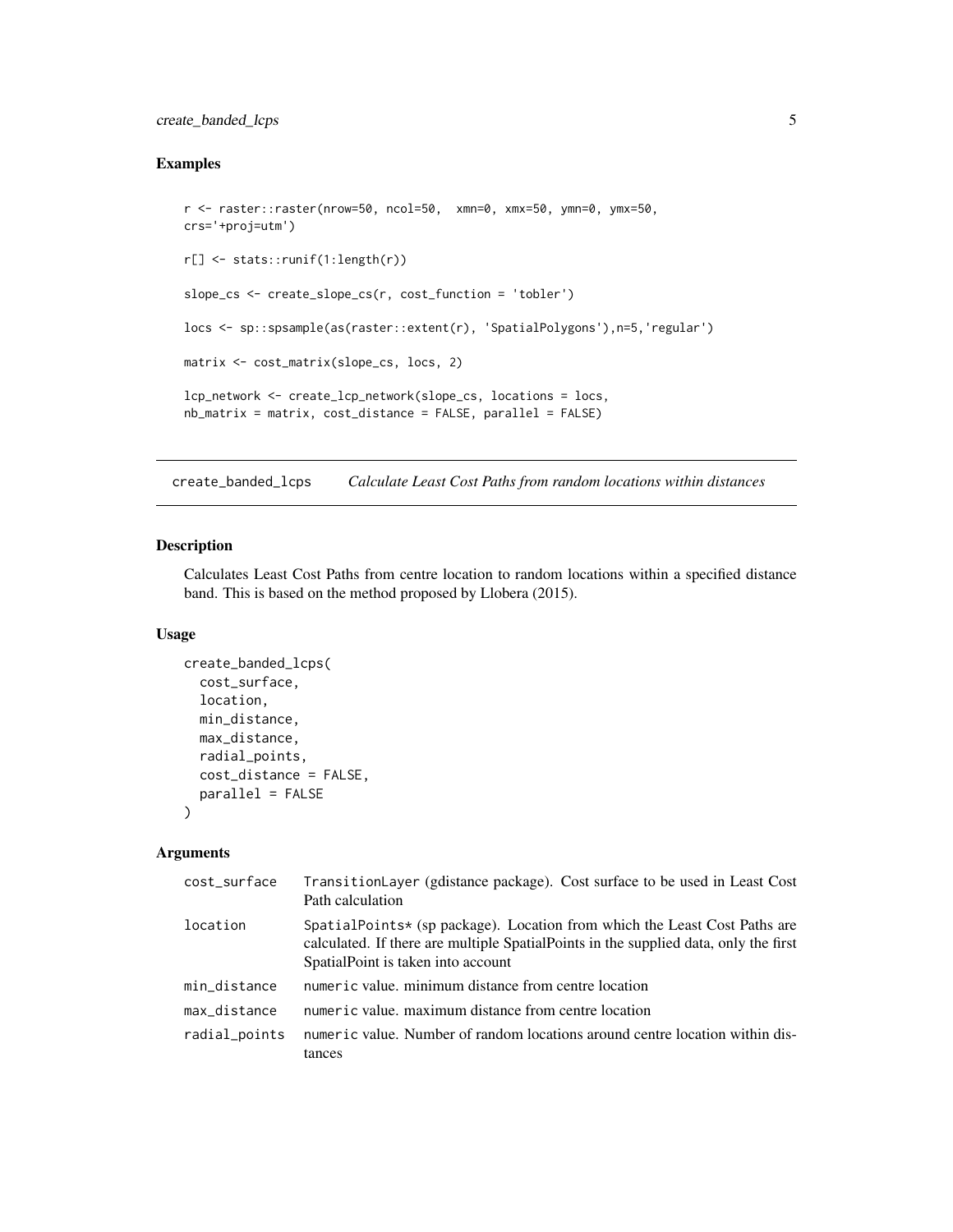<span id="page-5-0"></span>

| cost distance | logical. if TRUE computes total accumulated cost for each Least Cost Path.<br>Default is FALSE                                                                                      |
|---------------|-------------------------------------------------------------------------------------------------------------------------------------------------------------------------------------|
| parallel      | logical. if TRUE, the Least Cost Paths will be calculated in parallel. Number<br>of Parallel socket clusters is total number of cores available minus 1. Default is<br><b>FALSE</b> |

# Value

SpatialLinesDataFrame (sp package). The resultant object contains least cost paths (number of LCPs is dependent on radial\_points argument) calculated from a centre location to random locations within a specified distance band.

#### Author(s)

Joseph Lewis

# References

Llobera, M. (2015). Working the digital: some thoughts from landscape archaeology. In Chapman R, Wylie A (eds), Material evidence: learning from archaeological practice (pp. 173-188). Abingdon: Routledge.

#### Examples

r <- raster::raster(nrow=50, ncol=50, xmn=0, xmx=50, ymn=0, ymx=50, crs='+proj=utm') r[] <- stats::runif(1:length(r)) slope\_cs <- create\_slope\_cs(r, cost\_function = 'tobler') locs <- sp::spsample(as(raster::extent(r), 'SpatialPolygons'),n=1,'random') lcp\_network <- create\_banded\_lcps(cost\_surface = slope\_cs, location = locs, min\_distance = 5, max\_distance = 25, radial\_points = 10, cost\_distance = FALSE, parallel = FALSE)

create\_barrier\_cs *Create Barrier Cost Surface*

# Description

Creates a cost surface that incorporates barriers that inhibit movement in the landscape.

# Usage

```
create_barrier_cs(raster, barrier, neighbours = 16, field = 0, background = 1)
```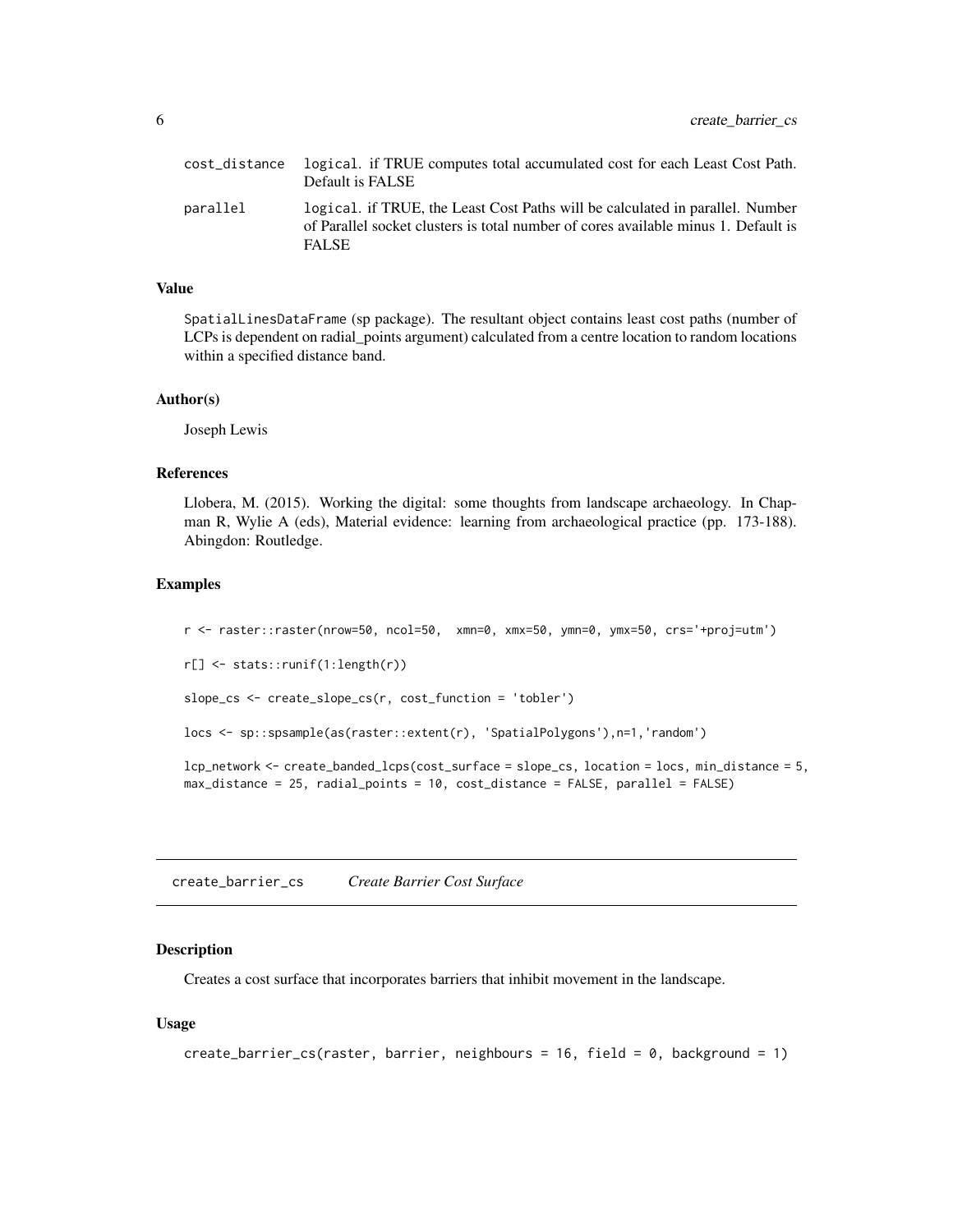#### **Arguments**

| raster     | RasterLayer (raster package). The Resolution, Extent, and Spatial Reference<br>System of the provided RasterLayer is used when creating the resultant Barrier<br><b>Cost Surface</b>                                                                                                 |
|------------|--------------------------------------------------------------------------------------------------------------------------------------------------------------------------------------------------------------------------------------------------------------------------------------|
| barrier    | Spatial $\star$ (sp package) or RasterLayer (raster package). Area within the land-<br>scape that movement is inhibited. See details for more                                                                                                                                        |
| neighbours | numeric value. Number of directions used in the Least Cost Path calculation.<br>See Huber and Church (1985) for methodological considerations when choosing<br>number of neighbours. Expected numeric values are 4, 8, 16, 32, 48 or a matrix<br>object. Default is numeric value 16 |
| field      | numeric value or character 'mask'. Value assigned to cells that coincide<br>with the barrier Spatial* or RasterLayer object. Default is numeric value 0. If<br>RasterLayer object supplied in barrier and field is 'mask' then RasterLayer<br>values are assigned to the barrier     |
| background | numeric value. Value assigned to cells that do not coincide with the Spatial* or<br>RasterLayer object. Default is numeric value 1                                                                                                                                                   |

# Details

The resultant Barrier Cost Surface is produced by assessing which areas of the raster coincide with the Spatial\* or RasterLayer object as specified in the barrier argument. The areas of the raster that coincide with the barrier are given a conductance value of 0 (default value, with all other areas given a Conductance value of 1 (default value). The conductance value of 0 ensures that movement is inhibited within these areas. Examples of use include rivers, altitudes, and taboo areas. If a RasterLayer object is supplied in the barrier argument then all cells with a value NOT NA will be used as the barrier.

#### Value

TransitionLayer (gdistance package) numerically expressing the barriers to movement in the landscape. The resultant TransitionLayer can be incorporated with other TransitionLayer through Raster calculations

#### Author(s)

Joseph Lewis

#### Examples

```
r <- raster::raster(system.file('external/maungawhau.grd', package = 'gdistance'))
```

```
pt = cbind(2667670, 6479000)
pt = sp::SpatialPoints(pt)
polygon <- rgeos::gBuffer(spgeom = pt, width = 200)
raster::crs(pt) <- raster::crs(r)
raster::crs(polygon) <- raster::crs(r)
barrier_pt <- create_barrier_cs(raster = r, barrier = pt)
```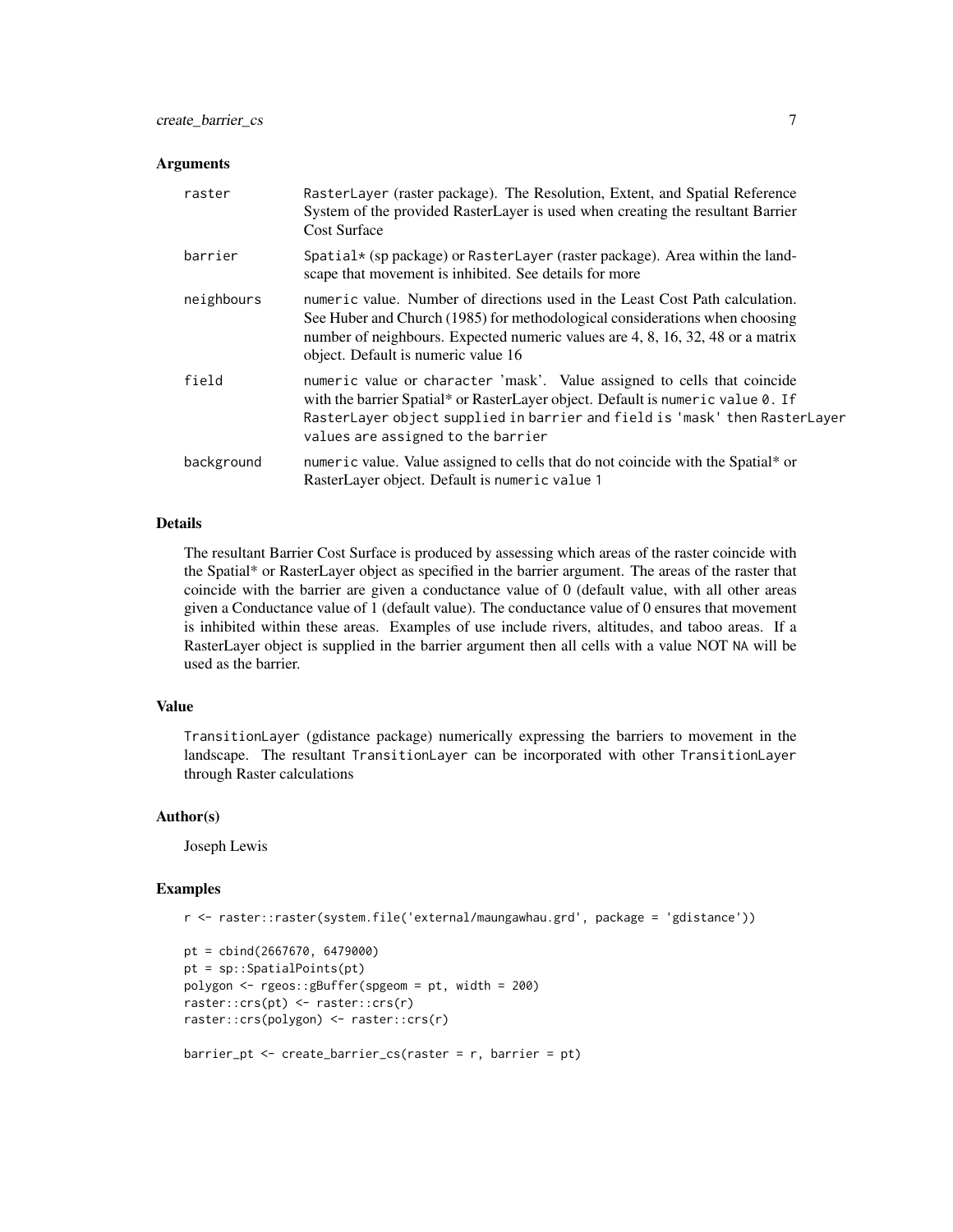```
barrier_polygon <- create_barrier_cs(raster = r, barrier = polygon)
r2 < rext <- raster::extent(2667500, 2667900, 6478800, 6479500)
cells <- unlist(raster::cellFromPolygon(object = r, p = as(ext, 'SpatialPolygons')))
r2[-cells] <- NA
barrier_ras <- create_barrier_cs(raster = r, barrier = r2)
```
create\_CCP\_lcps *Calculate Cumulative Cost Paths from Radial Locations*

# Description

Calculates Least Cost Paths from radial locations of a specified distance to the centre location. This is based on the method proposed by Verhagen (2013).

# Usage

```
create_CCP_lcps(
  cost_surface,
  location,
  distance,
  radial_points,
  cost_distance = FALSE,
  parallel = FALSE
\mathcal{L}
```
# Arguments

| cost_surface  | TransitionLayer (gdistance package). Cost surface to be used in Least Cost<br>Path calculation                                                                                                          |
|---------------|---------------------------------------------------------------------------------------------------------------------------------------------------------------------------------------------------------|
| location      | SpatialPoints* (sp package). Location from which the Least Cost Paths are<br>calculated. If there are multiple SpatialPoints in the supplied data, only the first<br>SpatialPoint is taken into account |
| distance      | numeric value. Distance from centre location to the radial locations                                                                                                                                    |
| radial_points | numeric value. Number of radial locations around centre location                                                                                                                                        |
| cost distance | logical. if TRUE computes total accumulated cost for each Least Cost Path.<br>Default is FALSE                                                                                                          |
| parallel      | logical. if TRUE, the Least Cost Paths will be calculated in parallel. Number<br>of Parallel socket clusters is total number of cores available minus 1. Default is<br><b>FALSE</b>                     |

# Value

SpatialLinesDataFrame (sp package). The resultant object contains least cost paths (number of LCPs is dependent on radial\_points argument) calculated from radial locations to a centre location within a specified distance.

<span id="page-7-0"></span>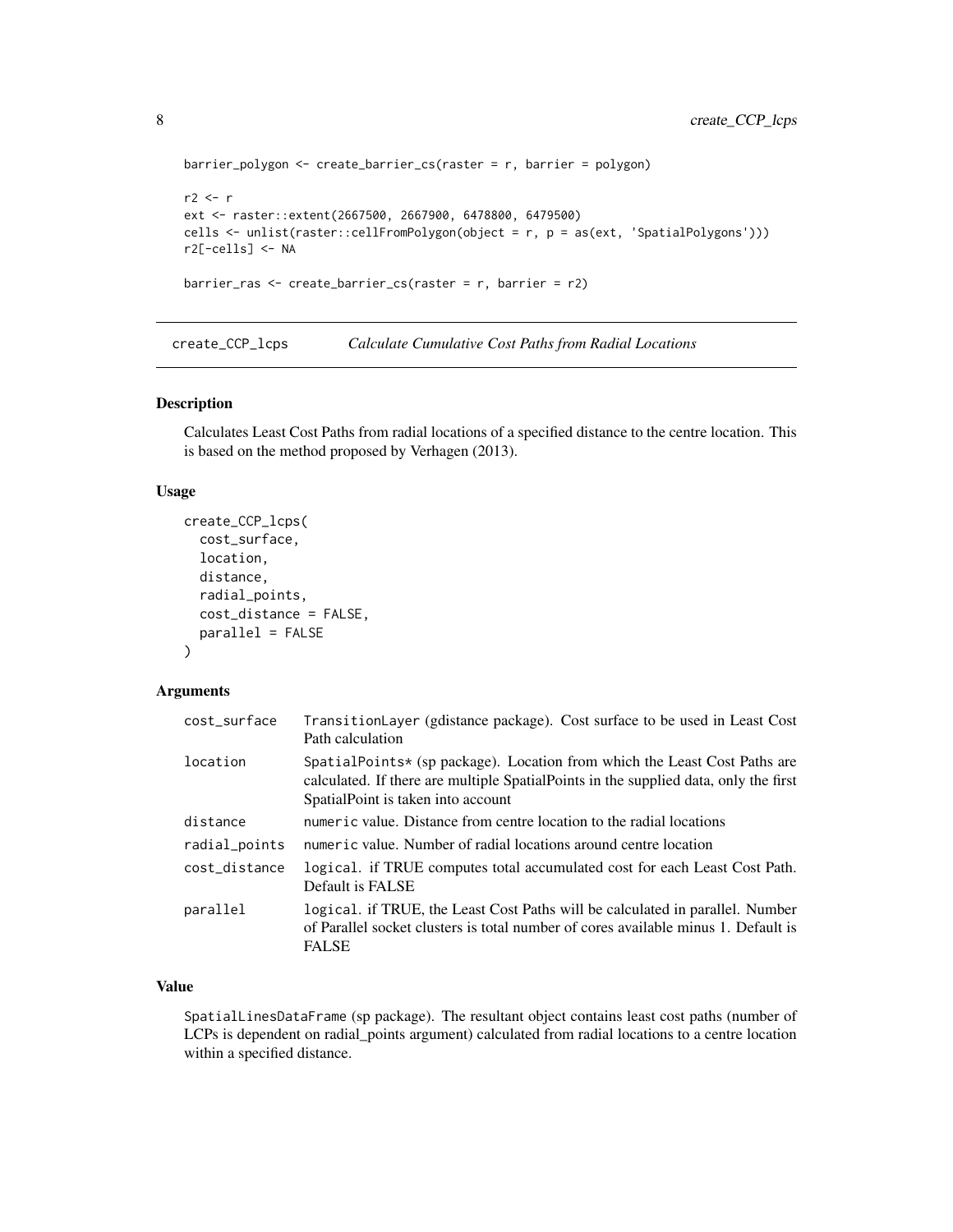# <span id="page-8-0"></span>Author(s)

Joseph Lewis

# References

Verhagen, P. (2013). On the road to nowhere? Least cost paths, accessibility and the predictive modelling perspective. In Contreras F, Farjas M, Melero FJ (eds). Fusion of cultures. Proceedings of the 38th annual conference on computer applications and quantitative methods in archaeology, Granada, Spain, April 2010. (pp 383-389). Oxford: Archaeopress

# Examples

```
r <- raster::raster(nrow=50, ncol=50, xmn=0, xmx=50, ymn=0, ymx=50,
crs='+proj=utm')
r[] <- stats::runif(1:length(r))
slope_cs <- create_slope_cs(r, cost_function = 'tobler')
locs <- sp::spsample(as(raster::extent(r), 'SpatialPolygons'),n=1,'regular')
lcp_network <- create_CCP_lcps(cost_surface = slope_cs, location = locs,
distance = 20, radial_points = 10, cost_distance = FALSE, parallel = FALSE)
```
create\_cost\_corridor *Create a Cost Corridor*

# **Description**

Combines the accumulated cost surfaces from origin-to-destination and destination-to-origin to identify areas of preferential movement that takes into account both directions of movement.

# Usage

```
create_cost_corridor(cost_surface, origin, destination, rescale = FALSE)
```

| cost_surface | TransitionLayer (gdistance package). Cost surface to be used in Cost Corridor<br>calculation                                                    |
|--------------|-------------------------------------------------------------------------------------------------------------------------------------------------|
| origin       | SpatialPoints* (sp package). orgin location from which the Accumulated<br>Cost is calculated. Only the first cell is taken into account.        |
| destination  | SpatialPoints* (sp package). destination location from which the Accumu-<br>lated Cost is calculated. Only the first cell is taken into account |
| rescale      | logical. if TRUE raster values scaled to between 0 and 1. Default is FALSE                                                                      |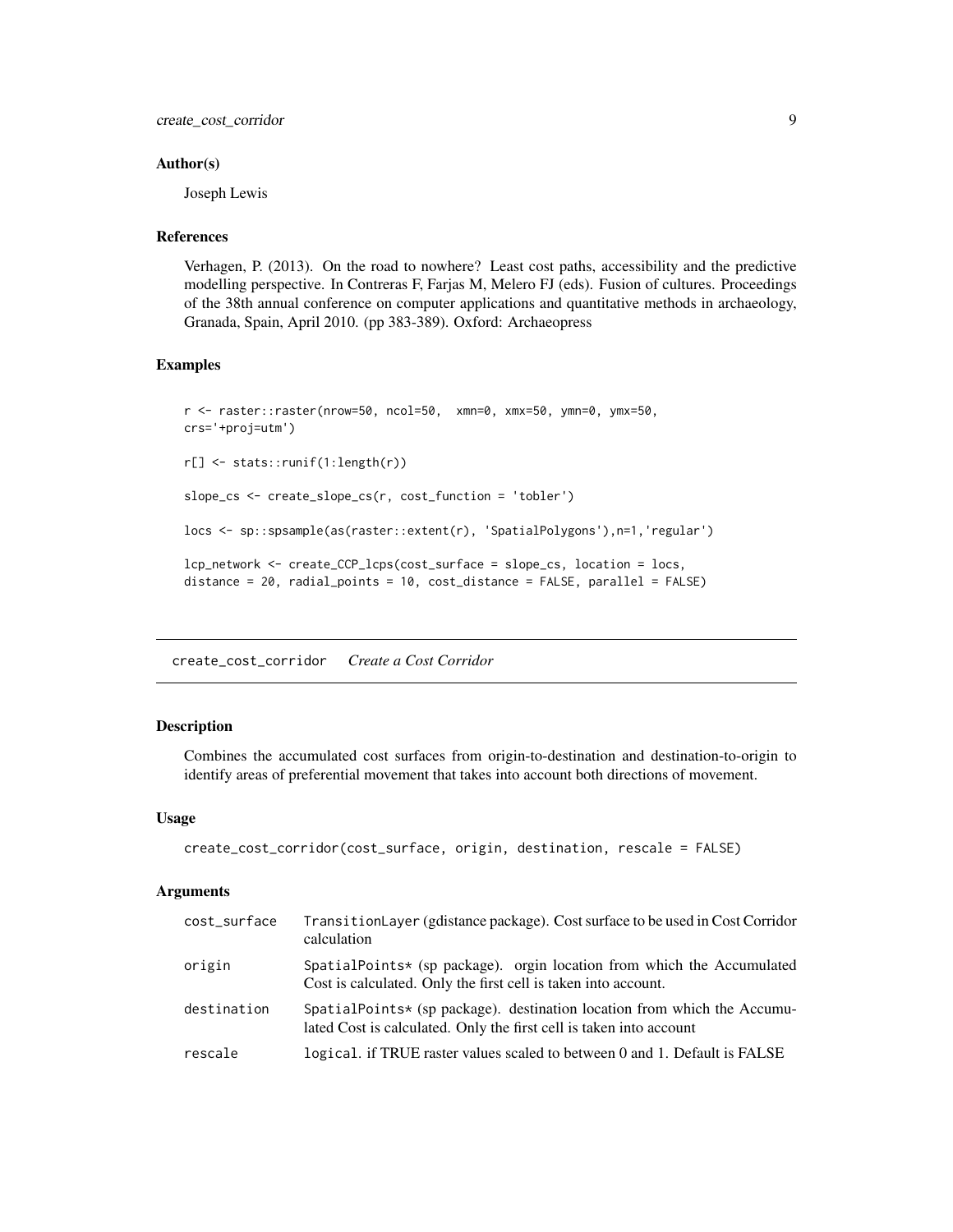# <span id="page-9-0"></span>Value

RasterLayer (raster package). The resultant object is the accumulated cost surface from origin-todestination and destination-to-origin and can be used to identify areas of preferential movement in the landscape.

# Author(s)

Joseph Lewis

# Examples

```
r <- raster::raster(system.file('external/maungawhau.grd', package = 'gdistance'))
slope_cs <- create_slope_cs(r, cost_function = 'tobler', neighbours = 16)
loc1 = cbind(2667670, 6479000)
loc1 = sp::SpatialPoints(loc1)
loc2 = cbind(2667800, 6479400)
loc2 = sp::SpatialPoints(loc2)
cost_corridor <- create_cost_corridor(slope_cs, loc1, loc2, rescale = FALSE)
```
create\_distance\_cs *Create a Distance based cost surface*

# Description

Creates a cost surface based on the distance between neighbouring cells. Distance corrected for if neighbours value greater than 4 (diagonal distance greater than straight line distance). Distance units are derived from the maximum resolution of the supplied RasterLayer.

#### Usage

create\_distance\_cs(raster, neighbours = 16)

# Arguments

| raster     | RasterLayer (raster package).                                                                                                                                                                                                                          |
|------------|--------------------------------------------------------------------------------------------------------------------------------------------------------------------------------------------------------------------------------------------------------|
| neighbours | numeric value. Number of neighbouring cells. See Huber and Church (1985)<br>for methodological considerations when choosing number of neighbours. Ex-<br>pected numeric values are 4, 8, 16, 32, 48 or a matrix object. Default is numeric<br>value 16 |

#### Value

TransitionLayer (gdistance package) numerically expressing the distance between neighbouring cells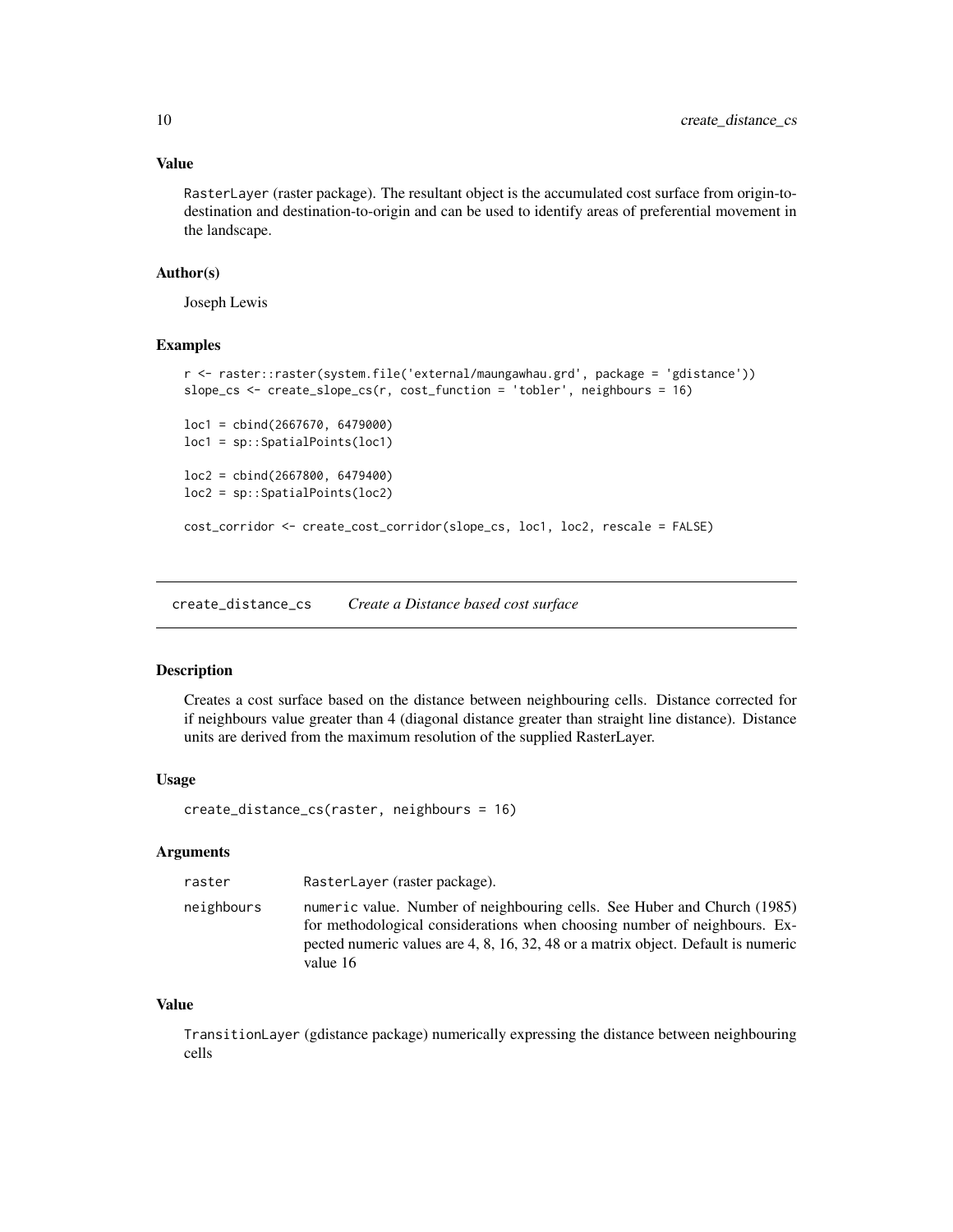# <span id="page-10-0"></span>create\_feature\_cs 11

# Author(s)

Joseph Lewis

# Examples

```
r <- raster::raster(system.file('external/maungawhau.grd', package = 'gdistance'))
distance_cs <- create_distance_cs(r, neighbours = 16)
```
create\_feature\_cs *Create a Landscape Feature cost surface*

# Description

Creates a Landscape Feature Cost Surface representing the attraction/repulsion of a feature in the landscape. See Llobera (2000) for theoretical discussion in its application

# Usage

create\_feature\_cs(raster, locations, x, neighbours = 16)

# Arguments

| raster       | RasterLayer (raster package). The Resolution, Extent, and Spatial Reference<br>System of the provided RasterLayer is used when creating the resultant Barrier<br><b>Cost Surface</b>                                                                                                 |
|--------------|--------------------------------------------------------------------------------------------------------------------------------------------------------------------------------------------------------------------------------------------------------------------------------------|
| locations    | SpatialPoints* (sp package). Location of Features within the landscape                                                                                                                                                                                                               |
| $\mathsf{x}$ | numeric vector. Values denoting the attraction/repulsion of the landscape fea-<br>tures within the landscape. Each value in the vector is assigned to each ring of<br>cells moving outwards from supplied locations                                                                  |
| neighbours   | numeric value. Number of directions used in the Least Cost Path calculation.<br>See Huber and Church (1985) for methodological considerations when choosing<br>number of neighbours. Expected numeric values are 4, 8, 16, 32, 48 or a matrix<br>object. Default is numeric value 16 |

# Value

TransitionLayer (gdistance package) numerically expressing the attraction/repulsion of a feature in the landscape. The resultant TransitionLayer can be incorporated with other TransitionLayer through Raster calculations.

#### Author(s)

Joseph Lewis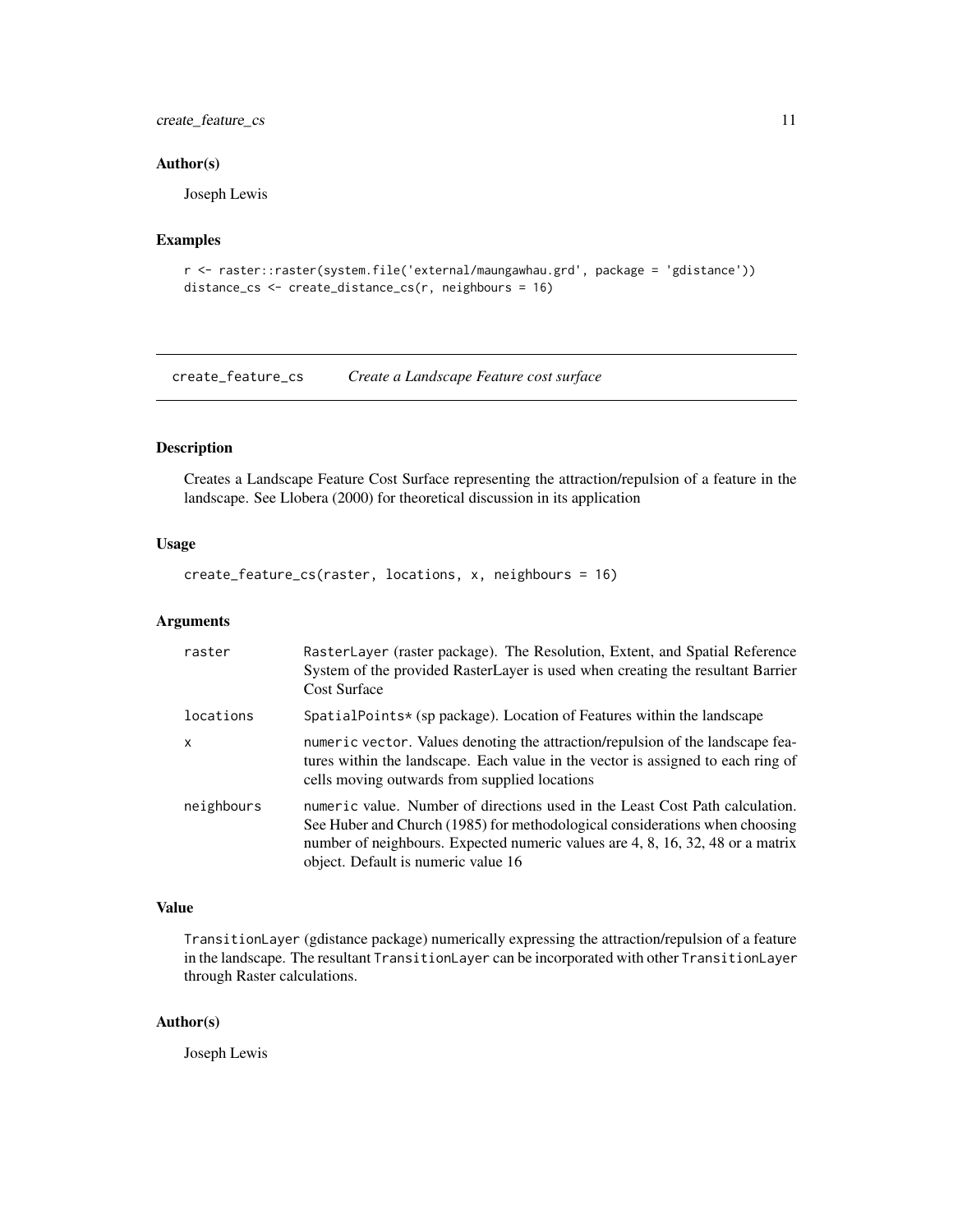# <span id="page-11-0"></span>References

Llobera, M. (2000). Understanding movement: a pilot model towards the sociology of movement. In: Lock G (ed) Beyond the map. Archaeology and spatial technologies. (pp 66-84). Amsterdam: IOS Press/Ohmsha.

#### Examples

```
r <- raster::raster(system.file('external/maungawhau.grd', package = 'gdistance'))
loc1 = cbind(2667670, 6479000)
loc1 = sp::SpatialPoints(loc1)
num <- seq(200, 1, length.out = 20)
feature \leq create_feature_cs(raster = r, locations = loc1, x = num)
```
create\_FETE\_lcps *Calculate least cost paths from each location to all other locations.*

# Description

Calculates least cost paths from each location to all other locations (i.e. From Everywhere To Everywhere (FETE)). This is based on the method proposed by White and Barber (2012).

#### Usage

```
create_FETE_lcps(
  cost_surface,
  locations,
  cost_distance = FALSE,
  parallel = FALSE
)
```
# Arguments

| cost_surface  | TransitionLayer (gdistance package). Cost surface to be used in Least Cost<br>Path calculation                                                                                     |
|---------------|------------------------------------------------------------------------------------------------------------------------------------------------------------------------------------|
| locations     | SpatialPoints* (sp package). Locations to calculate Least Cost Paths from<br>and to                                                                                                |
| cost_distance | logical. if TRUE computes total accumulated cost for each Least Cost Path.<br>Default is FALSE                                                                                     |
| parallel      | logical. if TRUE the Least Cost Paths will be calculated in parallel. Number<br>of Parallel socket clusters is total number of cores available minus 1. Default is<br><b>FALSE</b> |

#### Value

SpatialLinesDataFrame (sp package). The resultant object contains least cost paths calculated from each location to all other locations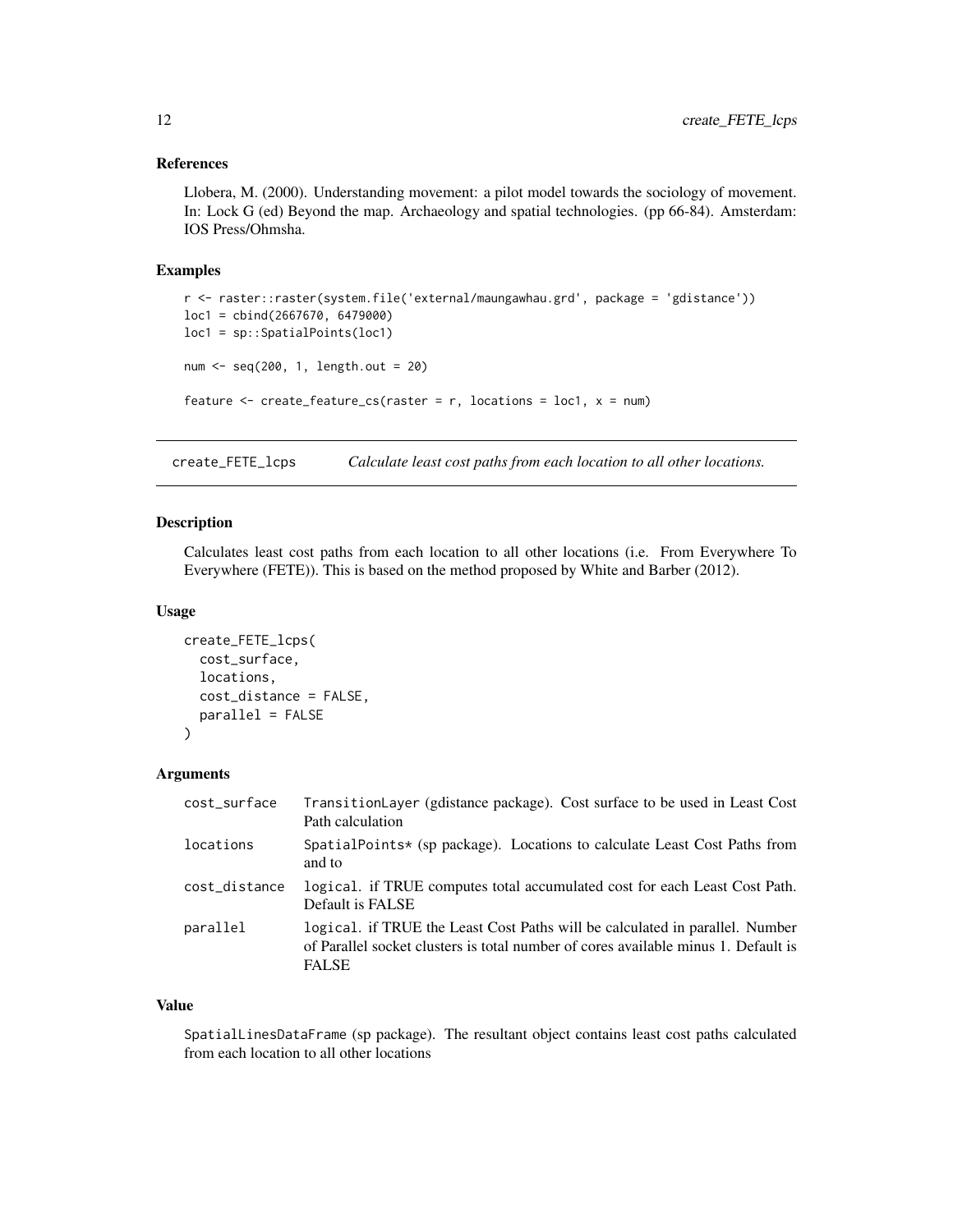<span id="page-12-0"></span>create\_lcp 13

#### Author(s)

Joseph Lewis

#### References

White, DA. Barber, SB. (2012). Geospatial modeling of pedestrian transportation networks: a case study from precolumbian Oaxaca, Mexico. J Archaeol Sci 39:2684-2696. doi: [10.1016/](https://doi.org/10.1016/j.jas.2012.04.017) [j.jas.2012.04.017](https://doi.org/10.1016/j.jas.2012.04.017)

# Examples

```
r <- raster::raster(nrow=50, ncol=50, xmn=0, xmx=50, ymn=0, ymx=50,
crs='+proj=utm')
r[] <- stats::runif(1:length(r))
slope_cs <- create_slope_cs(r, cost_function = 'tobler')
locs <- sp::spsample(as(raster::extent(r), 'SpatialPolygons'),n=5,'regular')
lcp_network <- create_FETE_lcps(cost_surface = slope_cs, locations = locs,
cost_distance = FALSE, parallel = FALSE)
```
create\_lcp *Calculate Least Cost Path from Origin to Destination*

# Description

Calculates a Least Cost Path from an origin location to a destination location. Applies Dijkstra's algorithm.

#### Usage

```
create_lcp(
  cost_surface,
  origin,
  destination,
 directional = FALSE,
  cost_distance = FALSE
)
```

| cost_surface | TransitionLayer (gdistance package). Cost surface to be used in Least Cost<br>Path calculation                                   |
|--------------|----------------------------------------------------------------------------------------------------------------------------------|
| origin       | SpatialPoints* (sp package) location from which the Least Cost Path is cal-<br>culated. Only the first row is taken into account |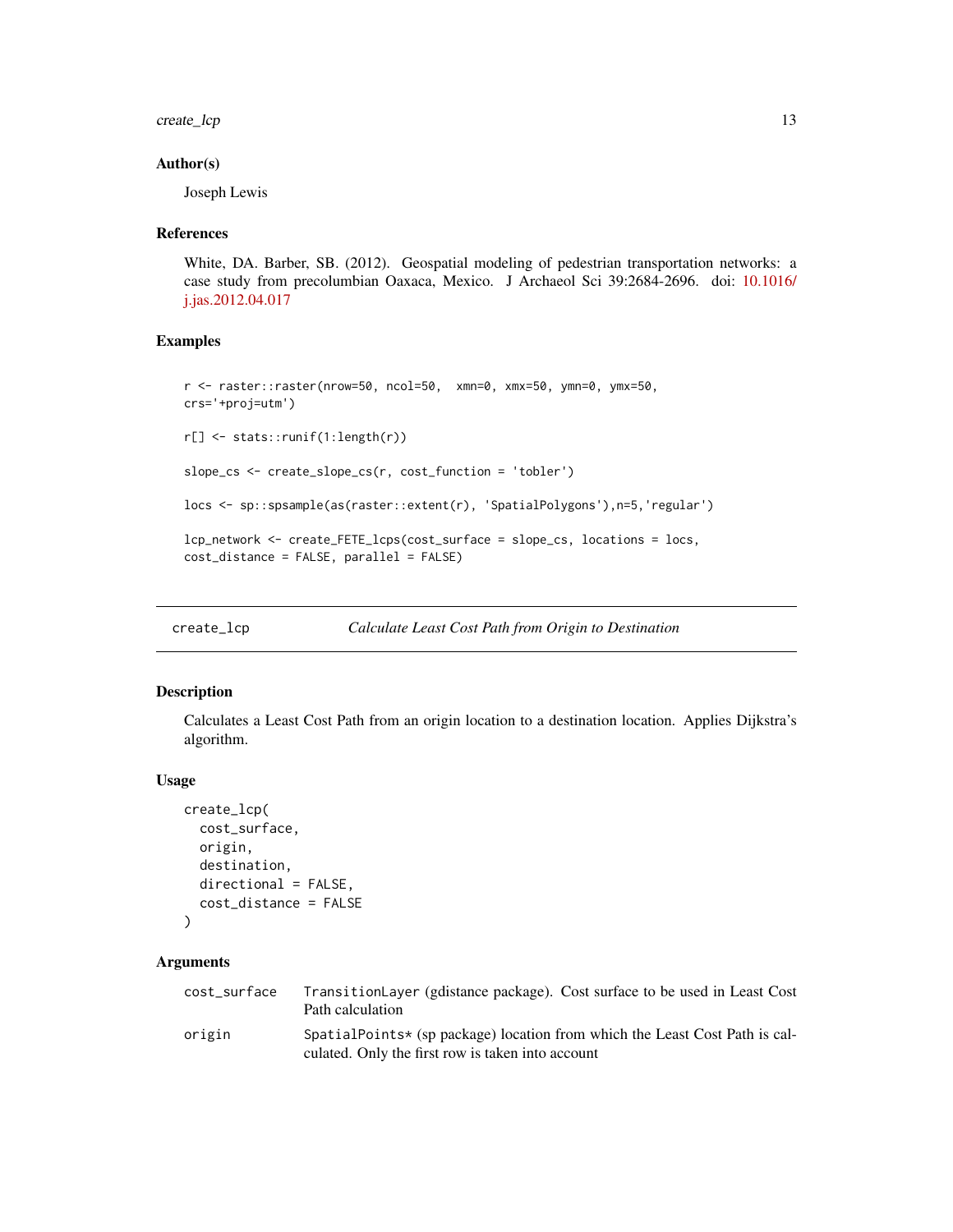<span id="page-13-0"></span>

| destination   | SpatialPoints* (sp package) location to which the Least Cost Path is calcu-<br>lated. Only the first row is taken into account                                                                |
|---------------|-----------------------------------------------------------------------------------------------------------------------------------------------------------------------------------------------|
| directional   | logical. if TRUE Least Cost Path calculated from origin to destination only. If<br>FALSE Least Cost Path calculated from origin to destination and destination to<br>origin. Default is FALSE |
| cost_distance | logical. if TRUE computes total accumulated cost for each Least Cost Path.<br>Default is FALSE                                                                                                |

# Value

SpatialLinesDataFrame (sp package) of length 1 if directional argument is TRUE or 2 if directional argument is FALSE. The resultant object is the shortest route (i.e. least cost) between origin and destination using the supplied TransitionLayer.

# Author(s)

Joseph Lewis

# References

Dijkstra, E. W. (1959). A note on two problems in connexion with graphs. Numerische Mathematik. 1: 269-271.

#### Examples

```
r <- raster::raster(system.file('external/maungawhau.grd', package = 'gdistance'))
slope_cs <- create_slope_cs(r, cost_function = 'tobler')
loc1 = cbind(2667670, 6479000)
loc1 = sp::SpatialPoints(loc1)
loc2 = cbind(2667800, 6479400)
loc2 = sp::SpatialPoints(loc2)
lcps <- create_lcp(cost_surface = slope_cs, origin = loc1,
destination = loc2, directional = FALSE, cost_distance = FALSE)
```
create\_lcp\_density *Creates a cumulative Least Cost Path Raster*

# **Description**

Cumulatively combines Least Cost Paths in order to identify routes of preferential movement within the landscape.

## Usage

```
create_lcp_density(lcps, raster, rescale = FALSE, rasterize_as_points = TRUE)
```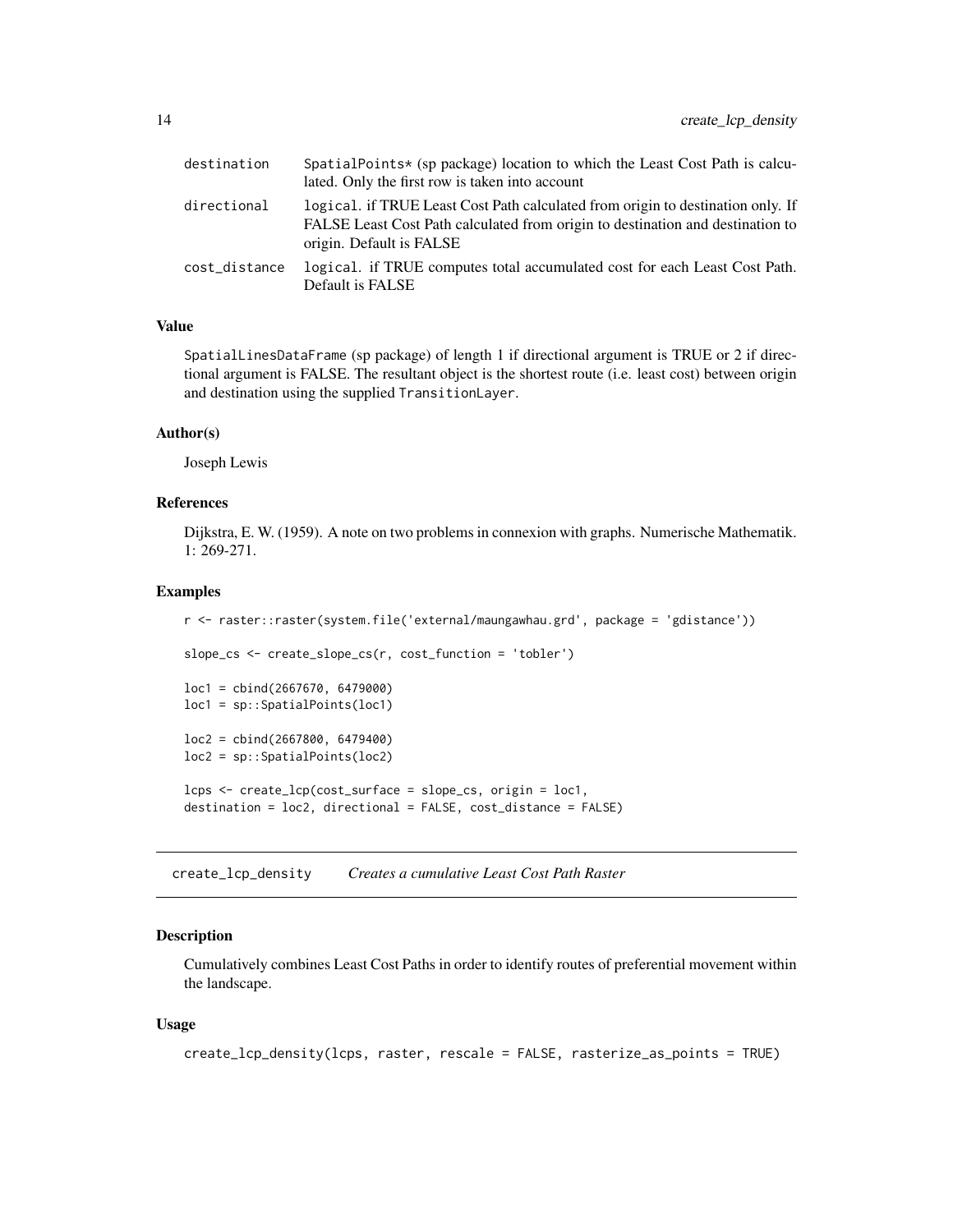# Arguments

| lcps                | SpatialLines* (sp package). Least Cost Paths                                                                                                                                                                                                                                                                                                                                                                                                                                                                                                                                                                                                                                                                                                                                                            |
|---------------------|---------------------------------------------------------------------------------------------------------------------------------------------------------------------------------------------------------------------------------------------------------------------------------------------------------------------------------------------------------------------------------------------------------------------------------------------------------------------------------------------------------------------------------------------------------------------------------------------------------------------------------------------------------------------------------------------------------------------------------------------------------------------------------------------------------|
| raster              | RasterLayer (raster package). This is used to derive the resolution, extent, and<br>spatial reference system to be used when calculating the cumulative least cost<br>path raster                                                                                                                                                                                                                                                                                                                                                                                                                                                                                                                                                                                                                       |
| rescale             | logical. if TRUE, raster values scaled to between 0 and 1. Default is FALSE                                                                                                                                                                                                                                                                                                                                                                                                                                                                                                                                                                                                                                                                                                                             |
| rasterize_as_points |                                                                                                                                                                                                                                                                                                                                                                                                                                                                                                                                                                                                                                                                                                                                                                                                         |
|                     | logical. if TRUE (default) then the coordinates of the Least Cost Path vertices<br>are rasterised. If FALSE Least Cost Paths are represented as lines and rasterised.<br>As the Least Cost Path Spatial Lines are converted from vector to raster, the Least<br>Cost Paths represented as lines may result in the width of the rasterized line<br>being greater than one cell, particularly at places of diagonal movement. Con-<br>versely, the Least Cost Paths represented as points (default) will result in some<br>raster cells not being counted in the resultant RasterLayer. A greater number of<br>cells not counted is expected when the number of neighbours used when creat-<br>ing the cost surface increases. NOTE: rasterisation of Lines takes much longer<br>than rasterizing points. |

# Value

RasterLayer (raster package). The resultant object is the cumulatively combined Least Cost Paths. This identifies routes of preferential movement within the landscape.

#### Author(s)

Joseph Lewis

# Examples

```
r <- raster::raster(nrow=50, ncol=50, xmn=0, xmx=50, ymn=0, ymx=50, crs='+proj=utm')
r[] <- stats::runif(1:length(r))
slope_cs <- create_slope_cs(r, cost_function = 'tobler')
x1 <- c(seq(1,10), seq(11,25), seq(26,30))
y1 <- c(seq(1,10), seq(11,25), seq(26,30))
line1 <- sp::SpatialLines(list(sp::Lines(sp::Line(cbind(x1,y1)), ID='a')))
x2 <- c(seq(1,10), seq(11,25), seq(26, 30))
y2 <- c(seq(1,10), seq(11,25), rep(25, 5))
line2 <- sp::SpatialLines(list(sp::Lines(sp::Line(cbind(x2,y2)), ID='b')))
lcp_network <- rbind(line1, line2)
cumulative_lcps <- create_lcp_density(lcps = lcp_network, raster = r, rescale = FALSE)
```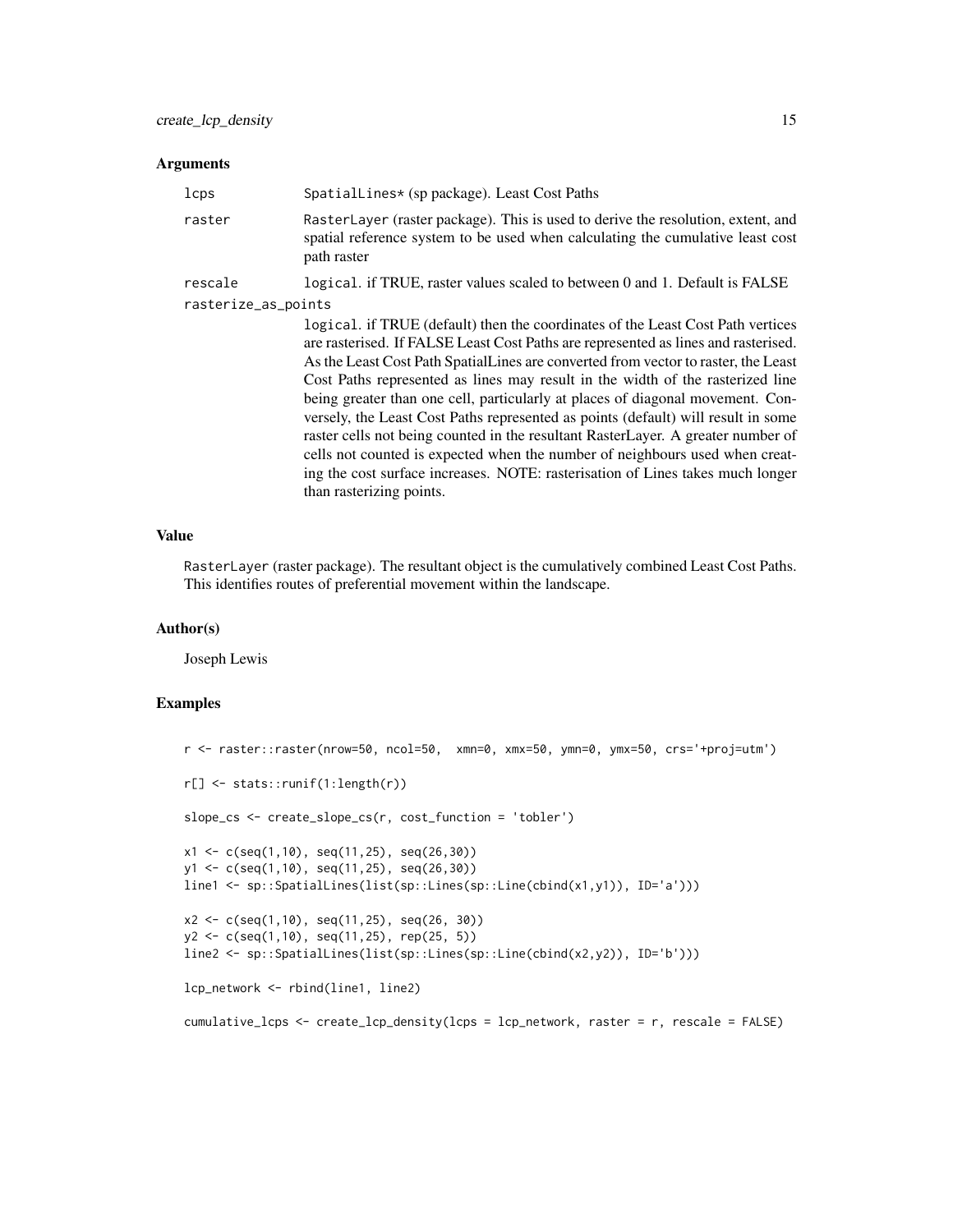<span id="page-15-0"></span>create\_lcp\_network *Calculate least cost paths from specified origins and destinations*

# Description

Calculates least cost paths from each origins and destinations as specified in the neighbour matrix.

# Usage

```
create_lcp_network(
  cost_surface,
  locations,
 nb_matrix = NULL,cost_distance = FALSE,
  parallel = FALSE
)
```
# Arguments

| cost_surface  | TransitionLayer (gdistance package). Cost surface to be used in Least Cost<br>Path calculation.                                                                               |
|---------------|-------------------------------------------------------------------------------------------------------------------------------------------------------------------------------|
| locations     | SpatialPoints* (sp package). Potential locations to calculate Least Cost Paths<br>from and to.                                                                                |
| nb_matrix     | matrix. 2 column matrix representing the index of origins and destinations to<br>calculate least cost paths between.                                                          |
| cost_distance | logical. if TRUE computes total accumulated cost for each Least Cost Path.<br>Default is FALSE.                                                                               |
| parallel      | logical. if TRUE, the Least Cost Paths will be calculated in parallel. Number<br>of Parallel socket clusters is total number of cores available minus 1. Default is<br>FALSE. |

# Value

SpatialLinesDataFrame (sp package). The resultant object contains least cost paths calculated from each origins and destinations as specified in the neighbour matrix.

#### Author(s)

Joseph Lewis

# Examples

```
r <- raster::raster(nrow=50, ncol=50, xmn=0, xmx=50, ymn=0, ymx=50,
crs='+proj=utm')
r[] <- stats::runif(1:length(r))
```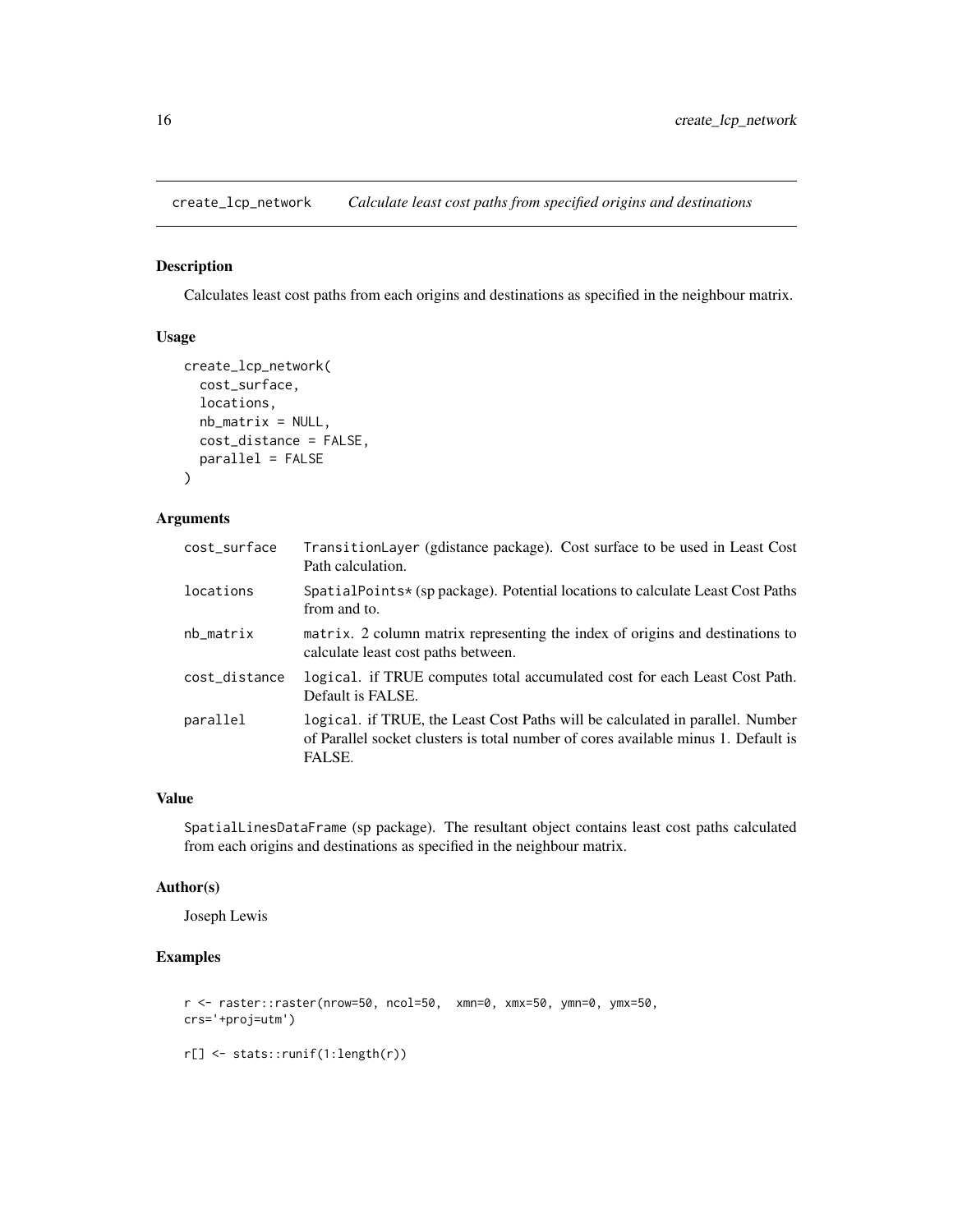```
slope_cs <- create_slope_cs(r, cost_function = 'tobler')
locs <- sp::spsample(as(raster::extent(r), 'SpatialPolygons'),n=5,'regular')
lcp_network <- create_lcp_network(slope_cs, locations = locs,
nb\_matrix = child(c(1, 4, 2, 1), c(2, 2, 4, 3)), cost\_distance = FALSE, parallel = FALSE)
```
create\_slope\_cs *Create a slope based cost surface*

# Description

Creates a cost surface based on the difficulty of moving up/down slope. This function provides the choice of multiple isotropic and anisotropic cost functions that estimate human movement across a landscape. Maximum percentage slope possible for traversal can also be supplied. Lastly, geographical slant exaggeration can be accounted for.

#### Usage

```
create_slope_cs(
  dem,
  cost_function = "tobler",
  neighbours = 16,
  crit_slope = 12,
  max_slope = NULL,
 percentile = 0.5,
  exaggeration = FALSE
)
```

| dem           | RasterLayer (raster package). Digital Elevation Model                                                                                                                                                                                                                                                                                                                                                                   |
|---------------|-------------------------------------------------------------------------------------------------------------------------------------------------------------------------------------------------------------------------------------------------------------------------------------------------------------------------------------------------------------------------------------------------------------------------|
| cost_function | character. Cost Function used in the Least Cost Path calculation. Imple-<br>mented cost functions include 'tobler', 'tobler offpath', 'irmischer-clarke male',<br>'irmischer-clarke offpath male', 'irmischer-clarke female', 'irmischer-clarke off-<br>path female', 'modified tobler', 'wheeled transport', 'herzog', 'llobera-sluckin'<br>and 'campbell 2019'. Default is 'tobler'. See Details for more information |
| neighbours    | numeric value. Number of directions used in the Least Cost Path calculation.<br>See Huber and Church (1985) for methodological considerations when choosing<br>number of neighbours. Expected numeric values are 4, 8, 16, 32, 48 or a matrix<br>object. Default is numeric value 16                                                                                                                                    |
| crit_slope    | numeric value. Critical Slope (in percentage) is 'the transition where switch-<br>backs become more effective than direct uphill or downhill paths'. Cost of<br>climbing the critical slope is twice as high as those for moving on flat terrain<br>and is used for estimating the cost of using wheeled vehicles. Default value is<br>12, which is the postulated maximum gradient traversable by ancient transport    |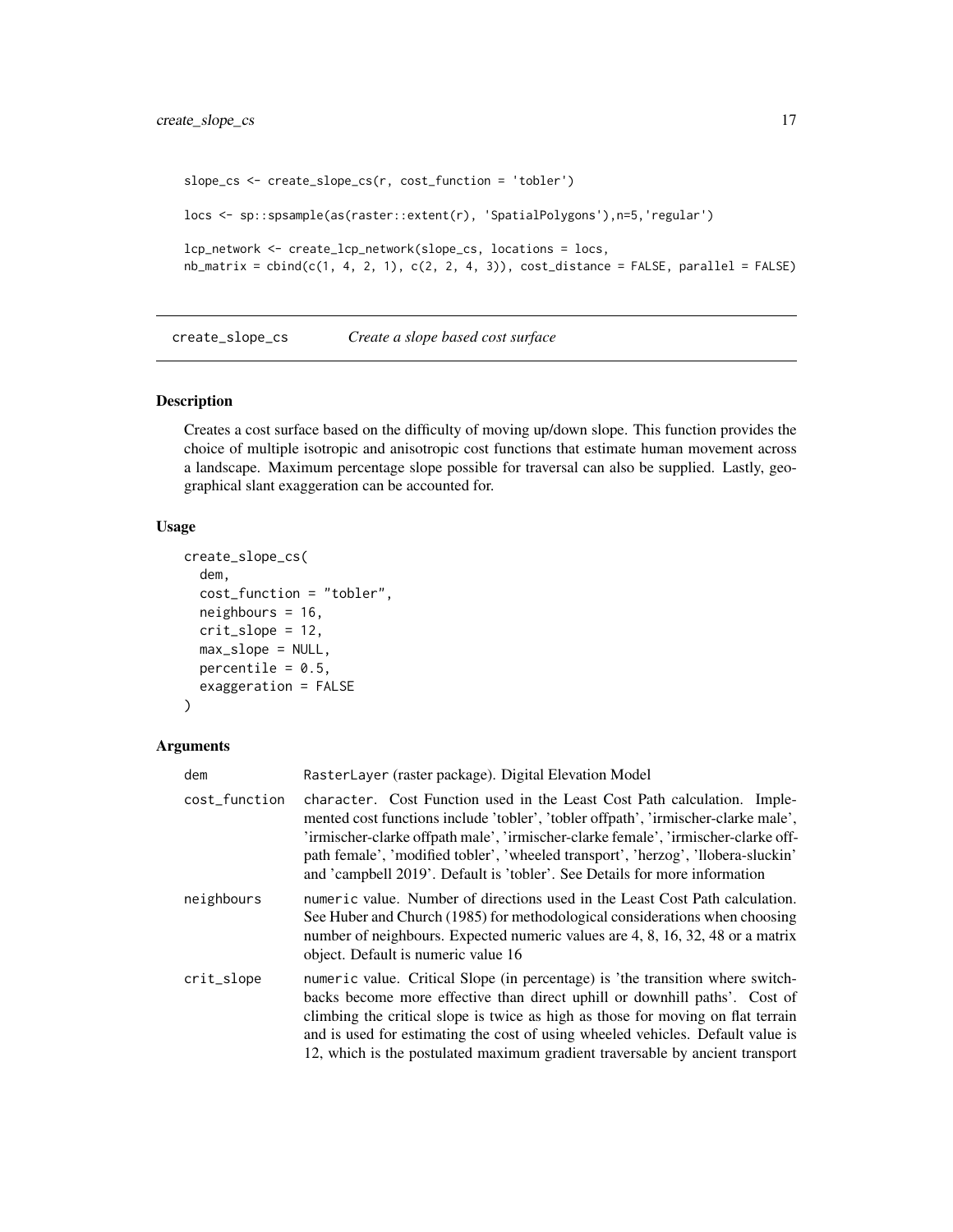|              | (Verhagen and Jeneson, 2012). Critical slope only used in 'wheeled transport'<br>cost function                                                                                                                                                                                                                                                           |
|--------------|----------------------------------------------------------------------------------------------------------------------------------------------------------------------------------------------------------------------------------------------------------------------------------------------------------------------------------------------------------|
| max_slope    | numeric value. Maximum percentage slope that is traversable. Slope values<br>that are greater than the specified max_slope are given a conductivity value of<br>0. If cost_function argument is 'campbell 2019' then max_slope is fixed at 30<br>degrees slope to reflect the maximum slope that the cost function is parametised<br>to. Default is NULL |
| percentile   | numeric value. Travel rate percentile only used in 'campbell 2019' cost_function.<br>Expected numeric values are 0.01, 0.05, 0.10, 0.15, 0.20, 0.25, 0.30, 0.35, 0.40,<br>0.45, 0.50, 0.55, 0.60, 0.65, 0.70, 0.75, 0.80, 0.85, 0.90, 0.95, 0.99. Default is<br>numeric value 0.50                                                                       |
| exaggeration | logical. if TRUE, positive slope values (ie. up-hill movement) multiplied by<br>1.99 and negative slope values (ie. down-hill movement) multiplied by 2.31.<br>Based on how observers overestimate the slant of a hill. See Details for more<br>information                                                                                              |

# Details

Tobler's 'Hiking Function' is the most widely used cost function when approximating the difficulty of moving across a landscape (Gorenflo and Gale, 1990; Wheatley and Gillings, 2001). The function assesses the time necessary to traverse a surface and takes into account up-slope and down-slope (Kantner, 2004; Tobler, 1993). Time unit measured in seconds.

Tobler's offpath Hiking Function reduces the speed of the Tobler's Hiking Function by 0.6 to take into account walking off-path (Tobler, 1993). Time unit measured in seconds.

The Irmischer and Clark cost functions (2018) were modelled from speed estimates of United States Military Academy (USMA) cadets while they navigated on foot over hilly, wooded terrain as part of their summer training in map and compass navigation. Time unit measured in seconds.

The Modified Hiking cost function combines MIDE (París Roche, 2002), a method to calculate walking hours for an average hiker with a light load (Márquez-Pérez et al. 2017), and Tobler's 'Hiking Function' (Tobler, 1993). Time unit measured in seconds.

Herzog (2013), based on the cost function provided by Llobera and Sluckin (2007), has provided a cost function to approximate the cost for wheeled transport. The cost function is symmetric and is most applicable for use when the same route was taken in both directions.

Herzog's (2010) Sixth-degree polynomial cost function approximates the energy expenditure values (J/(kg\*m)) found in Minetti et al. (2002) but eliminates the problem of unrealistic negative energy expenditure values for steep downhill slopes.

Llobera and Sluckin (2007) cost function approximates the metabolic energy expenditure (KJ/m) when moving across a landscape.

Campbell (2019) cost function (Lorentz distribution) approximates the time taken to traverse a surface based on crowdsourced GPS data (1.05 million travel rate records). Data divided into travel rate percentiles (1st, 5th to 95th, by 5, and 99th). max\_slope argument is fixed at 30 degrees slope to reflect the maximum slope that the cost function is parametised to. Time unit measured in seconds.

# Exaggeration

When observers face directly toward a hill, their awareness of the slant of the hill is greatly overestimated (Pingel, 2009; Proffitt, 1995; Proffitt, 2001). Pingel (2009) identified that downhill slopes are overestimated at approximately 2.3 times, whilst uphill slopes are overestimated at 2 times.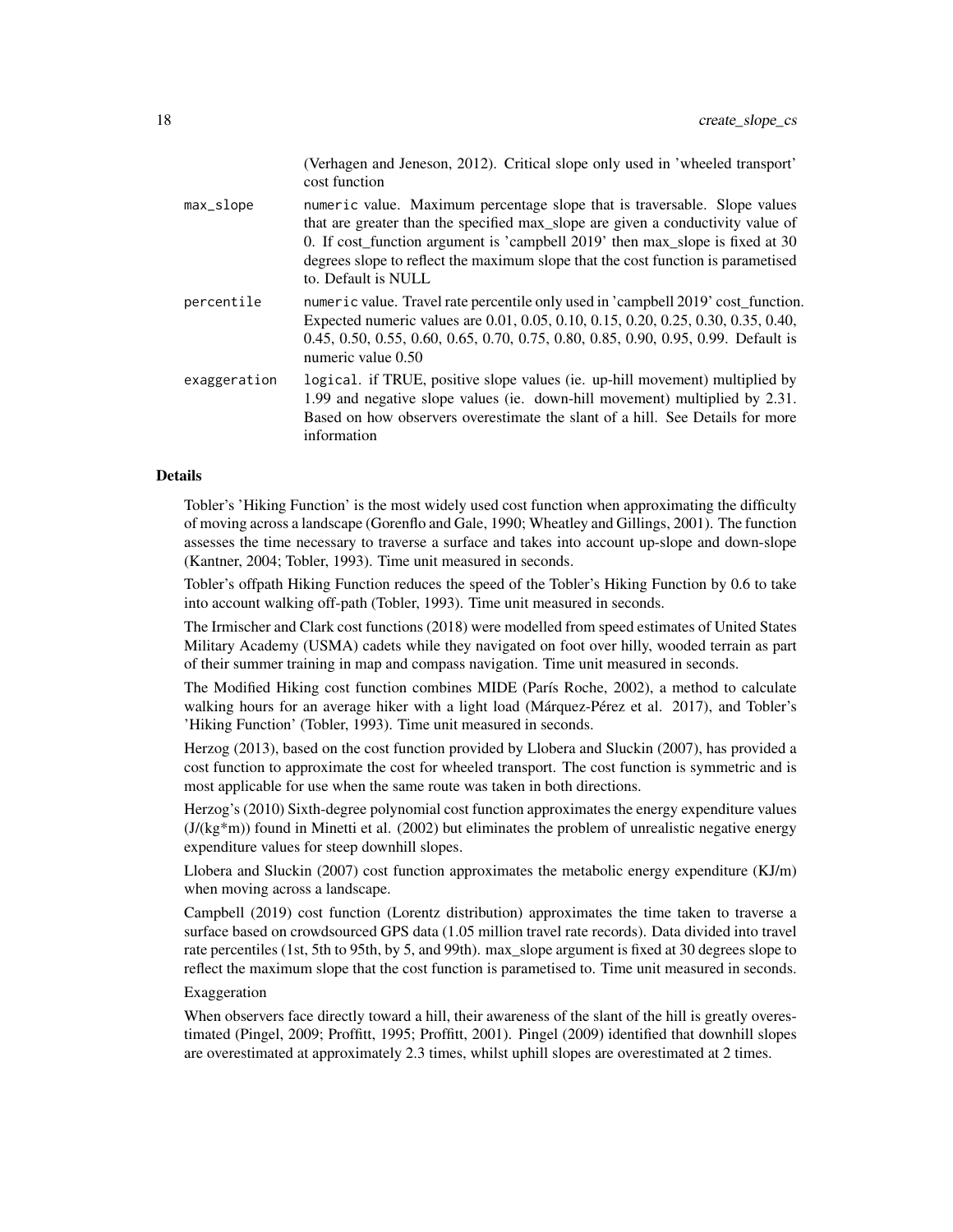# <span id="page-18-0"></span>Value

TransitionLayer (gdistance package) numerically expressing the difficulty of moving up/down slope based on the cost function provided in the cost\_function argument.

# Author(s)

Joseph Lewis

#### Examples

```
r <- raster::raster(system.file('external/maungawhau.grd', package = 'gdistance'))
slope_cs_16 <- create_slope_cs(r, cost_function = 'tobler', neighbours = 16, max_slope = NULL)
slope_cs_48 <- create_slope_cs(r, cost_function = 'tobler', neighbours = 48, max_slope = NULL)
```
create\_stochastic\_lcp *Calculate Stochastic Least Cost Path from Origin to Destination*

# Description

Calculates a Stochastic Least Cost Path from an origin location to a destination location by randomly determining the neighbourhood adjacency. Method based on Pinto and Keitt (2009). Applies Dijkstra's algorithm. See details for more information.

#### Usage

```
create_stochastic_lcp(
  cost_surface,
 origin,
 destination,
 directional = FALSE,
 percent_quantile
\lambda
```

| cost_surface | Transition Layer (gdistance package). Cost surface to be used in Least Cost<br>Path calculation. Threshold value applied to cost surface before calculating least<br>cost path                |
|--------------|-----------------------------------------------------------------------------------------------------------------------------------------------------------------------------------------------|
| origin       | SpatialPoints* (sp package) location from which the Least Cost Path is cal-<br>culated. Only the first row is taken into account                                                              |
| destination  | SpatialPoints* (sp package) location to which the Least Cost Path is calcu-<br>lated. Only the first row is taken into account                                                                |
| directional  | logical. if TRUE Least Cost Path calculated from origin to destination only. If<br>FALSE Least Cost Path calculated from origin to destination and destination to<br>origin. Default is FALSE |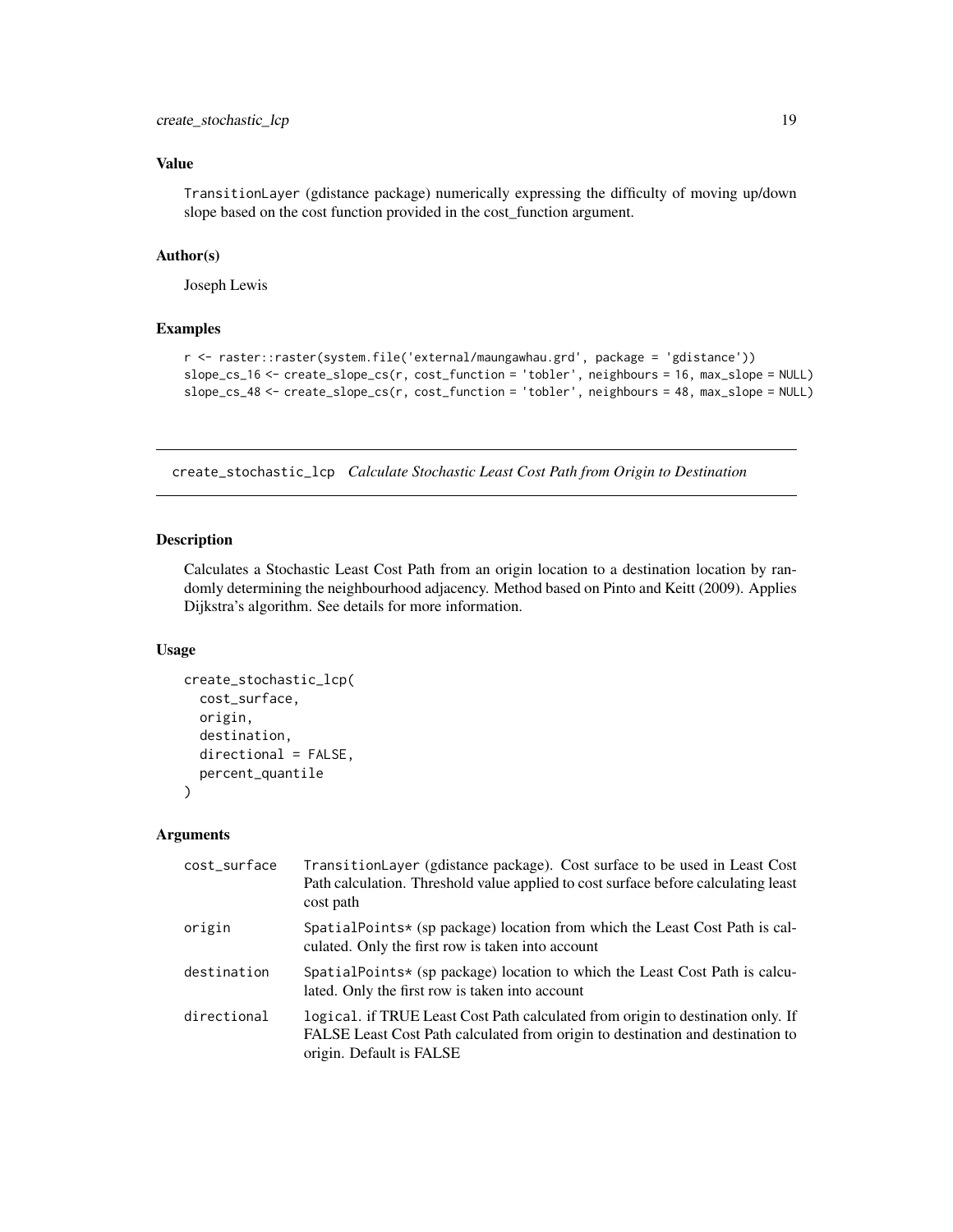#### percent\_quantile

numeric. Optional numeric value between 0 and 1. If argument is supplied then threshold is a random value between the minimum value in the supplied cost surface and the corresponding percent quantile value in the supplied cost surface. If no argument is supplied, then the threshold is a random value between the minimum value and maximum valie in the supplied cost surface. See details for more information

#### Details

The calculation of a stochastic least cost path is based on the method proposed by Pinto and Keitt (2009). Instead of using a static neighbourhood (for example as supplied in the neighbours function in the create slope cs), the neighbourhood is redefined such that the adjacency is non-deterministic and is instead determined randomly based on the threshold value.

The algorithm proceeds as follows:

1. If threshold\_quantile is not supplied, draw a random value from a uniform distribution between the minimum value and maximum value in the supplied cost surface. If threshold\_quantile is supplied, draw a random value between the minimum value in the supplied cost surface and the percent quantile as calculated using the supplied percent\_quantile

2. Replace values in cost surface below the random value with 0. This ensures that the conductance between the neighbours are 0, and thus deemed non-adjacent.

Supplying a percent quantile of 0 is equivalent to calculating the non-stochastic least cost path. That is, if the supplied percent quantile is 0, then no values are below this value and thus no values will be replaced with 0 (see step 2). This therefore does not change the neigbourhood adjacency.

Supplying a percent\_quantile of 1 is equivalent to not supplying a percent\_quantile value at all. That is, if the supplied percent\_quantile is 1, then the possible random threshold value is between the minimum and maximum values in the cost surface.

The closer the percent quantile is to 0, the less the stochastic least cost paths are expected to deviate from the least cost path. For example, a percent\_quantile value of 0.2 will result in the threshold being a random value between the minimum value in the cost surface and the 0.2 percent quantile of the values in the cost surface. All values in the cost surface below the threshold will be replaced with 0 (i.e. the neighbours are no longer adjacent). In contrast, a percent quantile value of 0.8 will result in the threshold being a random value between the minimum value in the cost surface and the 0.8 percent quantile of the values in the cost surface. In this case, there is greater probability that the random value will result in an increased number of values in the cost surface being replaced with 0.

#### Value

SpatialLinesDataFrame (sp package) of length 1 if directional argument is TRUE or 2 if directional argument is FALSE. The resultant object is the shortest route (i.e. least cost) between origin and destination after a random threshold has been applied to the supplied TransitionLayer.

#### Author(s)

Joseph Lewis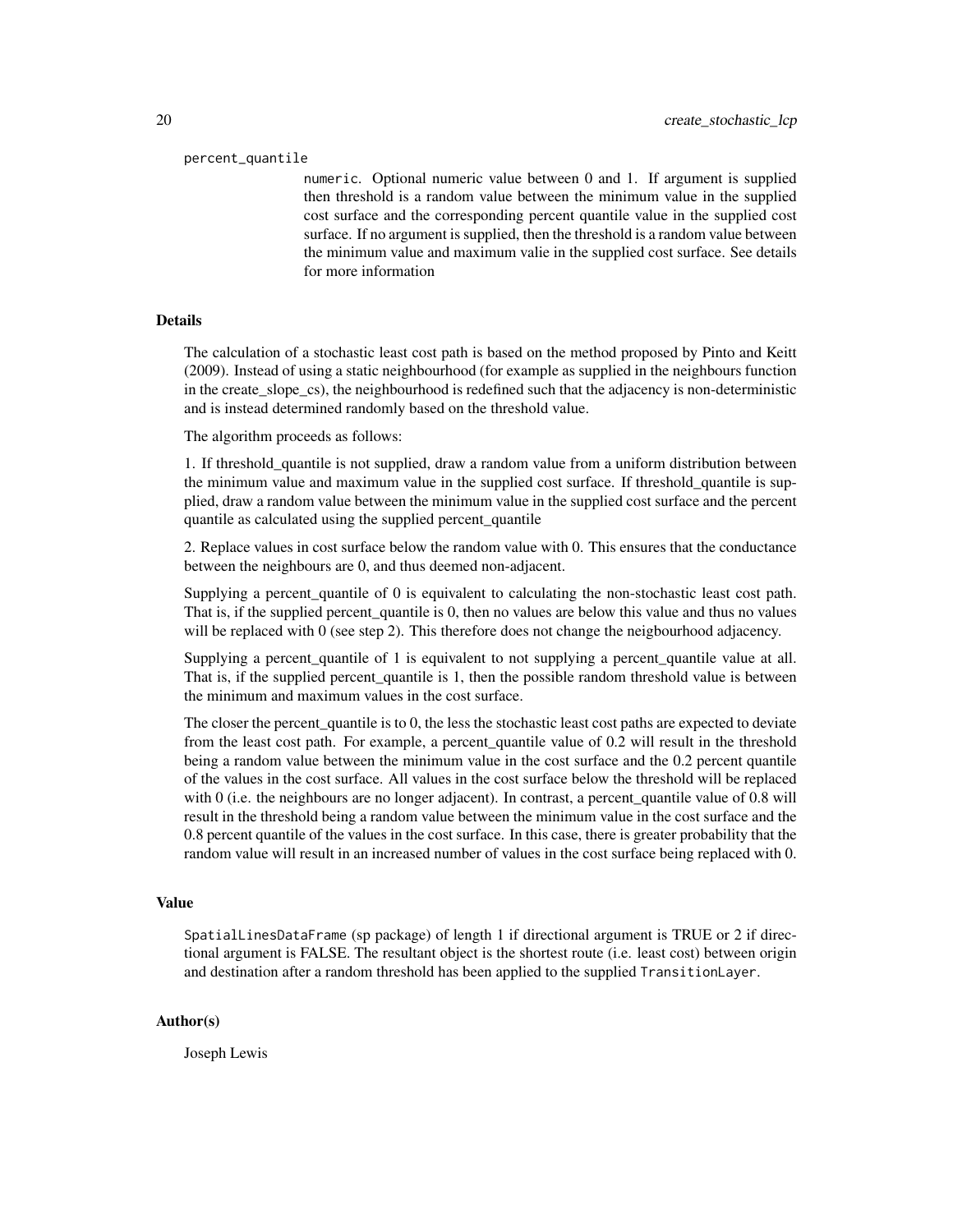<span id="page-20-0"></span>create\_traversal\_cs 21

#### References

Dijkstra, E. W. (1959). A note on two problems in connexion with graphs. Numerische Mathematik. 1: 269-271.

Pinto, N., Keitt, T.H. (2009) Beyond the least-cost path: evaluating corridor redundancy using a graph-theoretic approach. Landscape Ecol 24, 253-266 doi: [10.1007/s109800089303y](https://doi.org/10.1007/s10980-008-9303-y)

# Examples

```
r <- raster::raster(nrow=50, ncol=50, xmn=0, xmx=50, ymn=0, ymx=50,
crs='+proj=utm')
r[] <- stats::runif(1:length(r))
slope_cs <- create_slope_cs(r, cost_function = 'tobler')
locs <- sp::spsample(as(raster::extent(r), 'SpatialPolygons'),n=2,'random')
stochastic_lcp <- create_stochastic_lcp(cost_surface = slope_cs,
origin = locs[1,], destination = locs[2,], directional = FALSE)
```
create\_traversal\_cs *Create a Traversal across Slope Cost Surface*

# **Description**

Creates a cost surface based on the difficulty of traversing across slope. Difficulty of traversal is based on the figure given in Bell and Lock (2000). Traversal across slope accounts for movement directly perpendicular across slope being easier than movement diagonally up/down slope.

#### Usage

```
create_traversal_cs(dem, neighbours = 16)
```
# Arguments

| dem        | RasterLayer (raster package). Digital Elevation Model                                                                                                                                                                                                                                |
|------------|--------------------------------------------------------------------------------------------------------------------------------------------------------------------------------------------------------------------------------------------------------------------------------------|
| neighbours | numeric value. Number of directions used in the Least Cost Path calculation.<br>See Huber and Church (1985) for methodological considerations when choosing<br>number of neighbours. Expected numeric values are 4, 8, 16, 32, 48 or a matrix<br>object. Default is numeric value 16 |

# Value

TransitionLayer (gdistance package) numerically expressing the difficulty of moving across slope based on figure given in Bell and Lock (2000). The traversal\_cs TransitionLayer should be multiplied by the create\_slope\_cs TransitionLayer, resulting in a TransitionLayer that takes into account movement across slope in all directions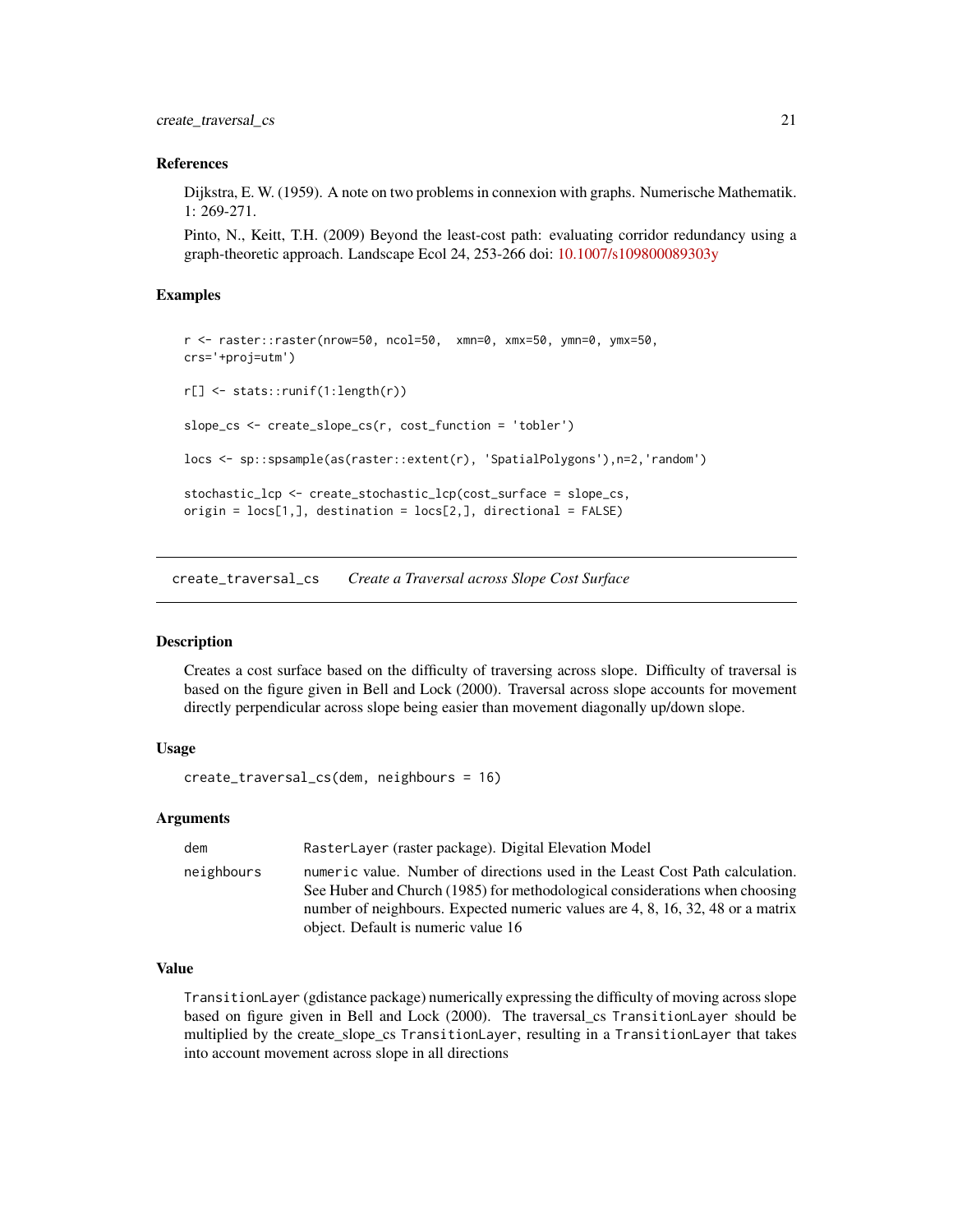# Author(s)

Joseph Lewis

# Examples

```
r <- raster::raster(system.file('external/maungawhau.grd', package = 'gdistance'))
traversal_cs <- create_traversal_cs(r, neighbours = 16)
```
<span id="page-21-1"></span>create\_wide\_lcp *Calculate wide least cost path*

# Description

Calculates a wide least cost path from an origin location to a destination location. Applies Dijkstra's algorithm. See details for more information

# Usage

```
create_wide_lcp(
  cost_surface,
 origin,
 destination,
 neighbours = 16,
 path_ncells
)
```

| cost_surface | TransitionLayer (gdistance package). Cost surface to be used in Least Cost<br>Path calculation                                                                                                                                                                                       |
|--------------|--------------------------------------------------------------------------------------------------------------------------------------------------------------------------------------------------------------------------------------------------------------------------------------|
| origin       | SpatialPoints* (sp package) location from which the Least Cost Path is cal-<br>culated. Only the first row is taken into account                                                                                                                                                     |
| destination  | SpatialPoints* (sp package) location to which the Least Cost Path is calcu-<br>lated. Only the first row is taken into account                                                                                                                                                       |
| neighbours   | numeric value. Number of directions used in the Least Cost Path calculation.<br>See Huber and Church (1985) for methodological considerations when choosing<br>number of neighbours. Expected numeric values are 4, 8, 16, 32, 48 or a matrix<br>object. Default is numeric value 16 |
| path_ncells  | numeric value. Dimension of wide path matrix. Note that the value refers to the<br>number of cells and not distance. See wide_path_matrix for example                                                                                                                                |

<span id="page-21-0"></span>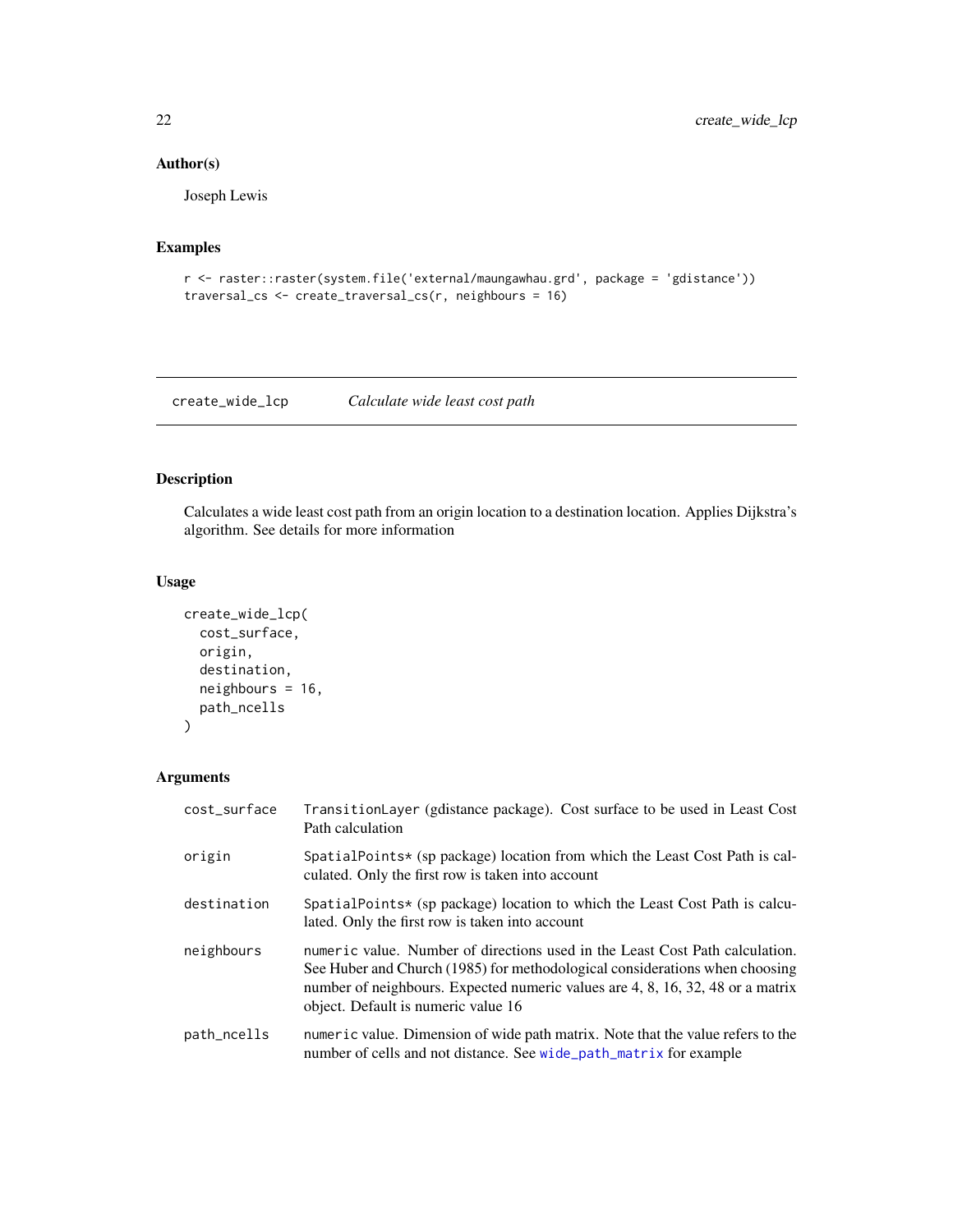#### Details

The calculation of a wide least cost path is inspired by Shirabe (2015).Instead of calculating a least cost path where the path width is assumed to be zero or negligible compared to the cell size, create wide lcp creates a wide least cost path where the path is calculated based on a cost surface that incorporates the total permeability of passage from adjacent cells

The algorithm proceeds as follows:

Each column of the supplied cost surface is summed, resulting in a raster with each cell representing the total permeability of passage from each adjacent neighbour (adjacent cells specificed when creating cost surface through the use of wide\_path\_matirx(). A transitionMatrix is created from this total permeability of passage raster, with the permeability of movement between cells based on the total permeability raster. That is, moving into each cell regardless of direction will incur the same cost.

Using this total permeability of passage cost surface, the least cost path can be calculated. This represents the least cost path between two locations based on the total permeability of passage cost surface that incorporates the summed permeability of passage. To visualise the wide least cost path, the least cost path is represented as a polygon with the width as supplied in the path\_ncells argument.

# Value

SpatialPolygons (sp package). The resultant object is the shortest wide path route (i.e. least cost) between origin and destination

#### Author(s)

Joseph Lewis

#### References

Dijkstra, E. W. (1959). A note on two problems in connexion with graphs. Numerische Mathematik. 1: 269-271.

Shirabe, T. (2015). A method for finding a least-cost wide path in raster space. International Journal of Geographical Information Science 30, 1469-1485. doi: [10.1080/13658816.2015.1124435](https://doi.org/10.1080/13658816.2015.1124435)

# Examples

```
r <- raster::raster(system.file('external/maungawhau.grd', package = 'gdistance'))
```
 $n < -3$ 

```
slope_cs <- create_slope_cs(r, cost_function = 'tobler', neighbours = wide_path_matrix(n))
```

```
loc1 = cbind(2667670, 6479000)
loc1 = sp::SpatialPoints(loc1)
```
loc2 = cbind(2667800, 6479400) loc2 = sp::SpatialPoints(loc2)

```
lcps <- create_wide_lcp(cost_surface = slope_cs, origin = loc1,
```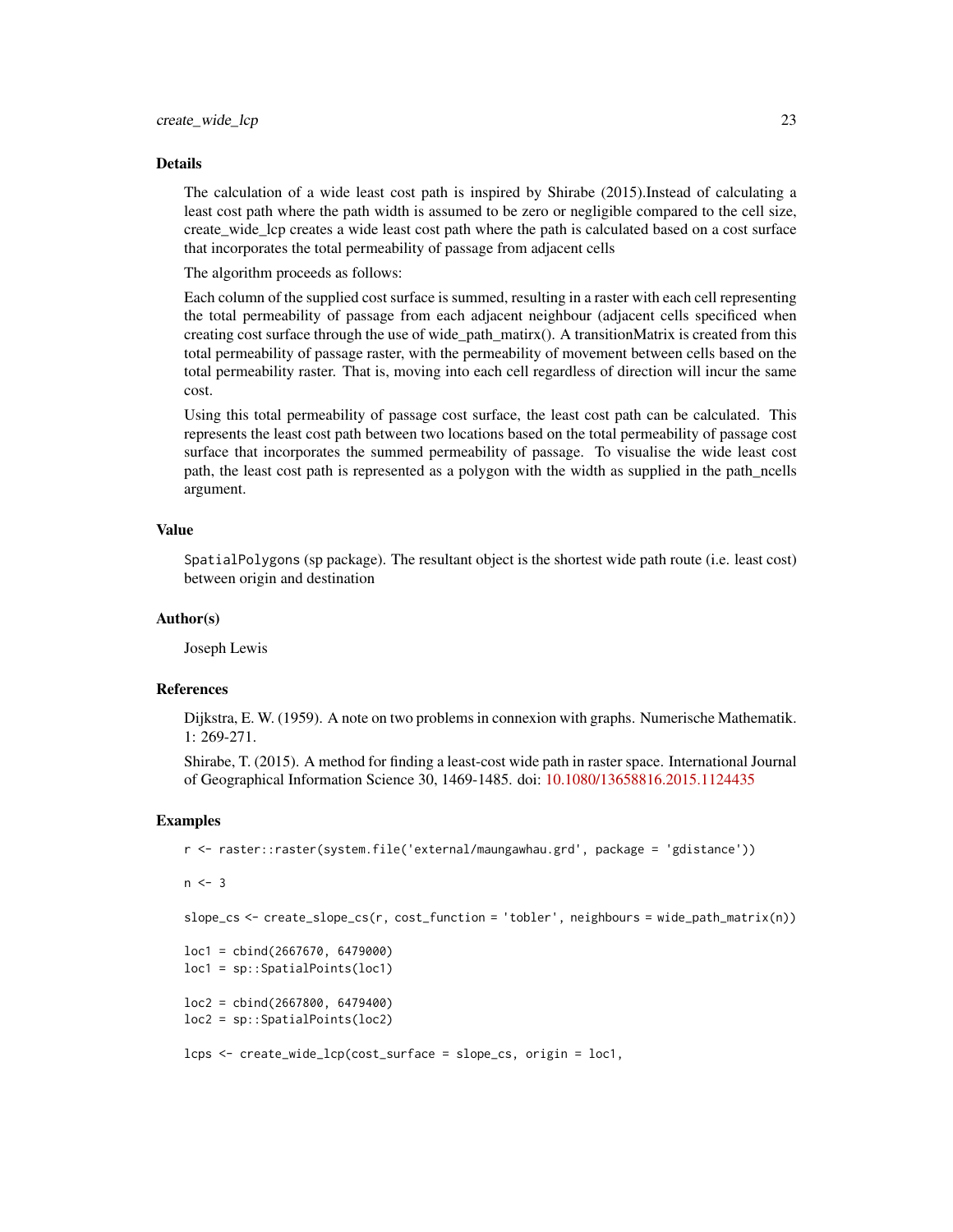```
destination = loc2, path_ncells = n)
```
crop\_cs *Crop Cost Surface*

#### Description

Crops Cost Surfaces to the supplied SpatialPolygon\* boundary

#### Usage

crop\_cs(cost\_surface, boundary)

#### **Arguments**

| cost surface | TransitionLayer (gdistance package). Cost surface to crop                        |
|--------------|----------------------------------------------------------------------------------|
| boundary     | Spatial $\star$ (sp package) or RasterLayer (raster package). Boundary used when |
|              | cropping Cost Surface. See details for more                                      |

# Details

The resultant Cost Surface is cropped to the Spatial\* or RasterLayer object. All areas of the Cost Surface that are outside the supplied boundary are given a conductance value of 0. The conductance value of 0 ensures that movement is inhibited within these areas. If a RasterLayer object is supplied in the boundary argument then all cells with a value of NA will be given a Conductance value of 0.

#### Value

TransitionLayer (gdistance package). Cropped Cost Surface

#### Author(s)

Joseph Lewis

#### Examples

```
r <- raster::raster(system.file('external/maungawhau.grd', package = 'gdistance'))
```

```
pt = cbind(2667670, 6479000)
pt = sp::SpatialPoints(pt)
polygon <- rgeos::gBuffer(spgeom = pt, width = 200)
raster::crs(pt) <- raster::crs(r)
raster::crs(polygon) <- raster::crs(r)
slope_cs <- create_slope_cs(r, cost_function = 'tobler', neighbours = 16, max_slope = NULL)
slope_cs_pt <- crop_cs(cost_surface = slope_cs, boundary = pt)
slope_cs_polygon <- crop_cs(cost_surface = slope_cs, boundary = polygon)
```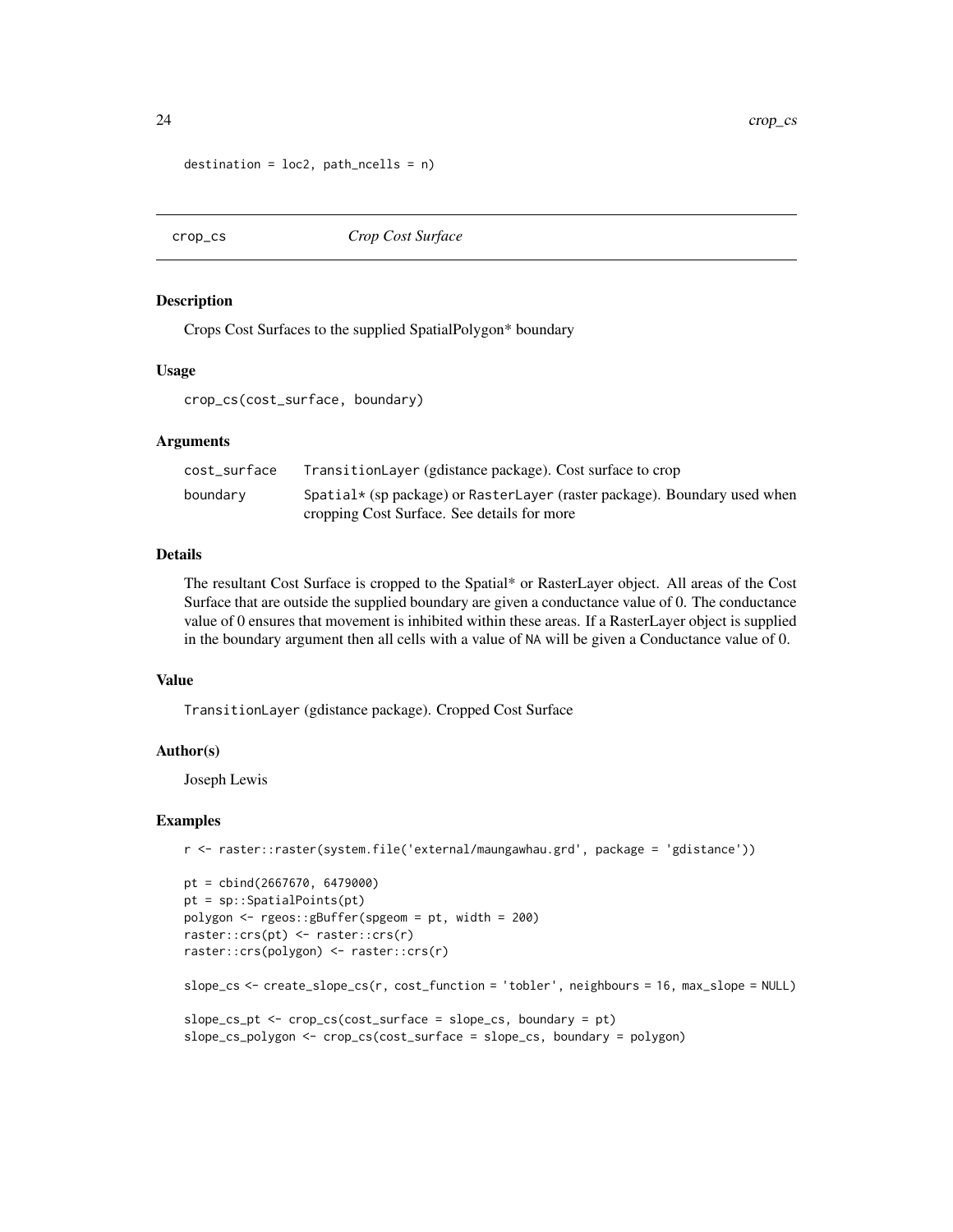# <span id="page-24-0"></span>neighbours\_32 25

```
r2 <- r
ext <- raster::extent(2667500, 2667900, 6478800, 6479500)
cells <- unlist(raster::cellFromPolygon(object = r, p = as(ext, 'SpatialPolygons')))
r2[-cells] <- NA
slope_cs_raster <- crop_cs(cost_surface = slope_cs, boundary = r2)
```
neighbours\_32 *32 Neighbourhood matrices based on Kovanen and Sarjakoski (2015)*

#### Description

see leastcostpath::neighbours\_32 for layout

# Usage

neighbours\_32

# Format

An object of class matrix (inherits from array) with 7 rows and 7 columns.

#### Author(s)

Joseph Lewis

#### References

Kovanen, J., Sarjakoski, T. (2015). Tilewise Accumulated Cost Surface Computation with Graphics Processing Units. ACM Transactions on Spatial Algorithms and Systems 1, 1-27. doi: [10.1145/](https://doi.org/10.1145/2803172) [2803172](https://doi.org/10.1145/2803172)

neighbours\_48 *48 Neighbourhood matrices based on Kovanen and Sarjakoski (2015)*

# Description

see leastcostpath::neighbours\_48 for layout

# Usage

neighbours\_48

# Format

An object of class matrix (inherits from array) with 9 rows and 9 columns.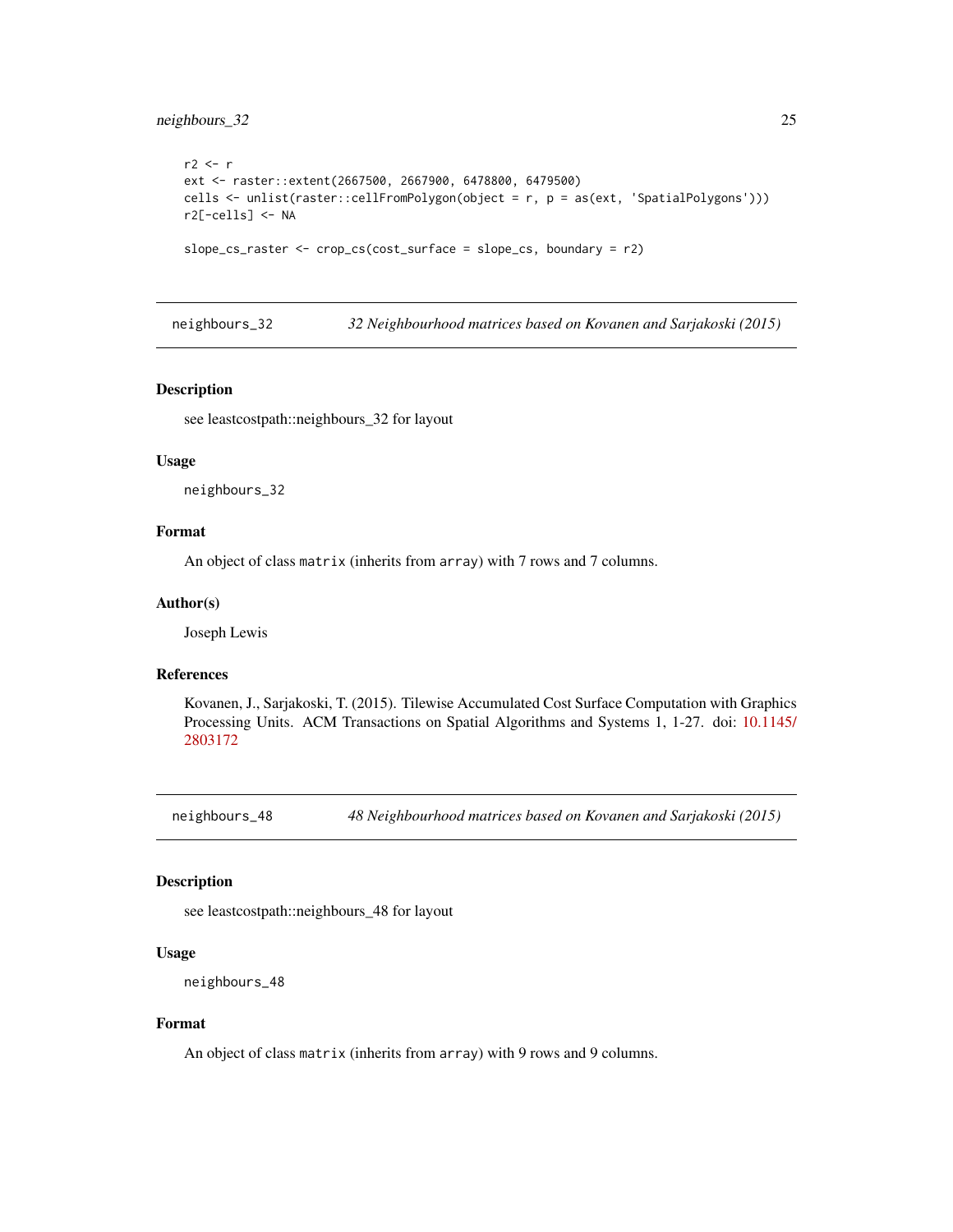#### <span id="page-25-0"></span>Author(s)

Joseph Lewis

### References

Kovanen, J., Sarjakoski, T. (2015). Tilewise Accumulated Cost Surface Computation with Graphics Processing Units. ACM Transactions on Spatial Algorithms and Systems 1, 1-27. doi: [10.1145/](https://doi.org/10.1145/2803172) [2803172](https://doi.org/10.1145/2803172)

PDI\_validation *Calculate Path Deviation Index*

# **Description**

Calculates the Path Deviation Index of a Least Cost Path and a comparison SpatialLines using the method proposed by Jan et al. (1999).

# Usage

PDI\_validation(lcp, comparison, reverse = FALSE)

# Arguments

| 1cp        | SpatialLines* (sp package). Least Cost Path to assess the accuracy of. Ex-<br>pects object of class SpatialLines.                                                                                                                               |
|------------|-------------------------------------------------------------------------------------------------------------------------------------------------------------------------------------------------------------------------------------------------|
| comparison | Spatial Lines* to validate the Least Cost Path against. Expects object of class<br>SpatialLines.                                                                                                                                                |
| reverse    | logical. If TRUE (default is FALSE) then coordinates of the comparison Spa-<br>tial Lines is reversed. This is to ensure that the order of coordinates is correct<br>when creating the SpatialPolygon/SpatialLine between the two SpatialLines. |

# Details

The Path Deviation Index measures the deviation (i.e. the spatial separation) between a pair of paths and aims to overcome the shortcomings of measuring the percentage of coverage of a least cost path from a comparison path (for example, the validation\_lcp function).

The index is defined as the area between paths divided by the distance of the shortest path (i.e. Euclidean) between an origin and destination. The index can be interpreted as the average distance between the paths.

Path Deviation Index = Area between paths / length of shortest path

The value of the Path Deviation Index depends on the length of the path and makes comparison of PDIs difficult for paths with different origins and destinations. This can be overcome by normalising the Path Deviation Index by the distance of the shortest path (i.e. Euclidean) between an origin and destination.

Normalised PDI = PDI / length of shortest path x 100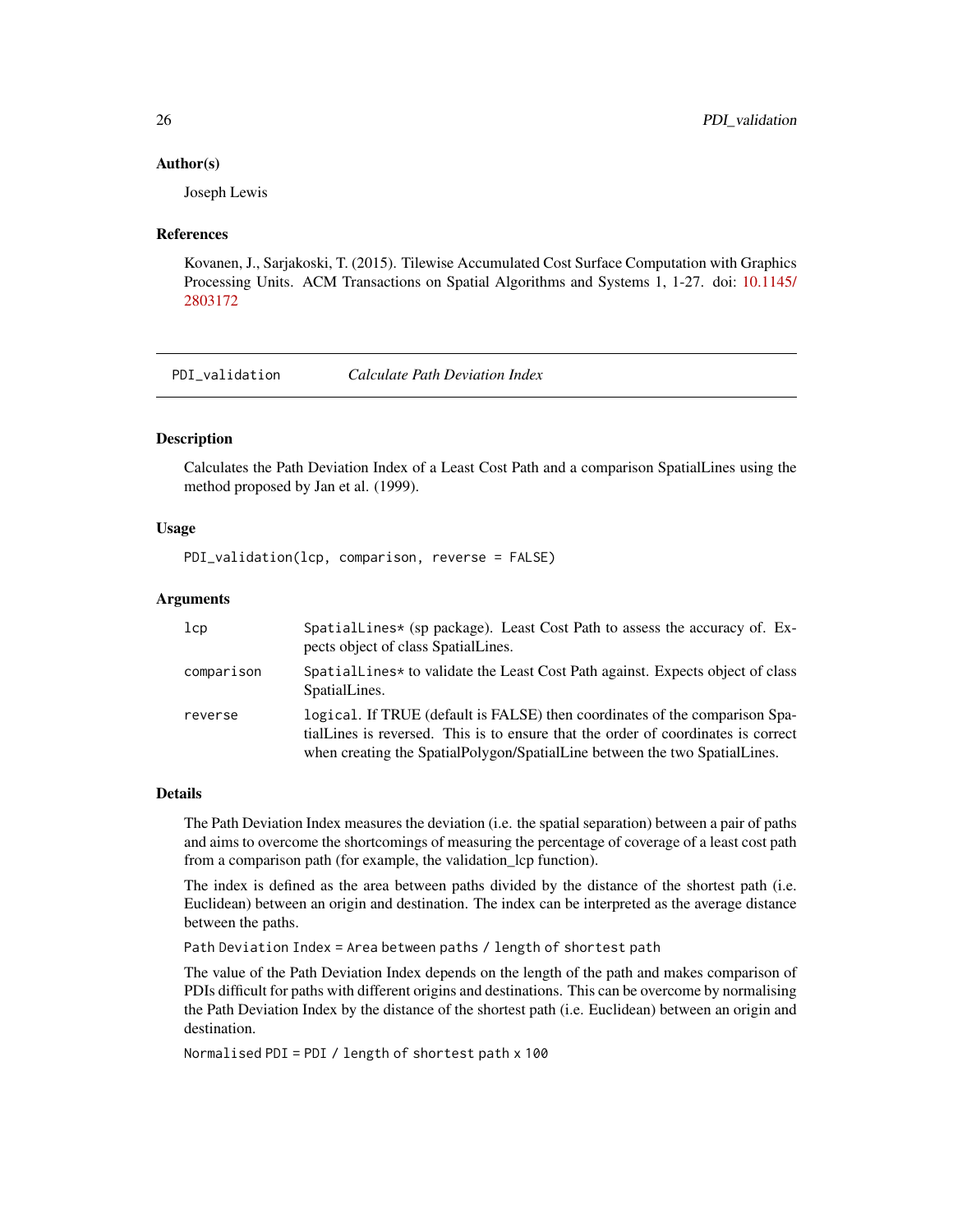# <span id="page-26-0"></span>validate\_lcp 27

The normalised Path Deviation Index is the percent of deviation between the two paths over the shortest path. For example, if a normalised PDI is 30 percent, it means that the average distance between two paths is 30 percent of the length of the shortest path. With normalised PDI, all path deviation can be compared regardless of the length of the shortest path.

#### Value

SpatialPolygonsDataFrame or SpatialLinesDataFrame (sp package). SpatialPolygonsDataFrame of Area between the LCP and comparison SpatialLines if LCP and comparison SpatialLines are not identical, else returns SpatialLinesDataFrame. Data frame containing Area, PDI, normalised PDI and the distance of the Euclidean shortest path between the origin and destination.

#### Author(s)

Joseph Lewis

# References

Jan, O., Horowitz, A.J., Peng, Z,R. 1999. Using GPS data to understand variations in path choice. Paper presented at the 78th meeting of the Transportation Research Board, Washington. Available at: [https://www.semanticscholar.org/paper/Using-GPS-Data-to-Understand-Variations](https://www.semanticscholar.org/paper/Using-GPS-Data-to-Understand-Variations-in-Path-Jan-Horowitz/22bb3ae1c37632eeee7b6e3b8d973fdaf534f9ab?p2df)-in-Path-Jan-Horowi [22bb3ae1c37632eeee7b6e3b8d973fdaf534f9ab?p2df](https://www.semanticscholar.org/paper/Using-GPS-Data-to-Understand-Variations-in-Path-Jan-Horowitz/22bb3ae1c37632eeee7b6e3b8d973fdaf534f9ab?p2df)

#### Examples

```
x1 \leftarrow c(1, 5, 4, 50)y1 \leftarrow c(1,3,4,50)line1 <- sp::SpatialLines(list(sp::Lines(sp::Line(cbind(x1,y1)), ID='a')))
x2 \leq -c(1, 5, 5, 50)y2 \leq c(1, 4, 6, 50)line2 <- sp::SpatialLines(list(sp::Lines(sp::Line(cbind(x2,y2)), ID='b')))
val_lcp <- PDI_validation(lcp = line1, line2)
```
validate\_lcp *Calculate accuracy of Least Cost Path*

#### Description

Calculates the accuracy of a Least Cost Path using the buffer method proposed by Goodchild and Hunter (1997).

#### Usage

```
validate_lcp(lcp, comparison, buffers = c(50, 100, 250, 500, 1000))
```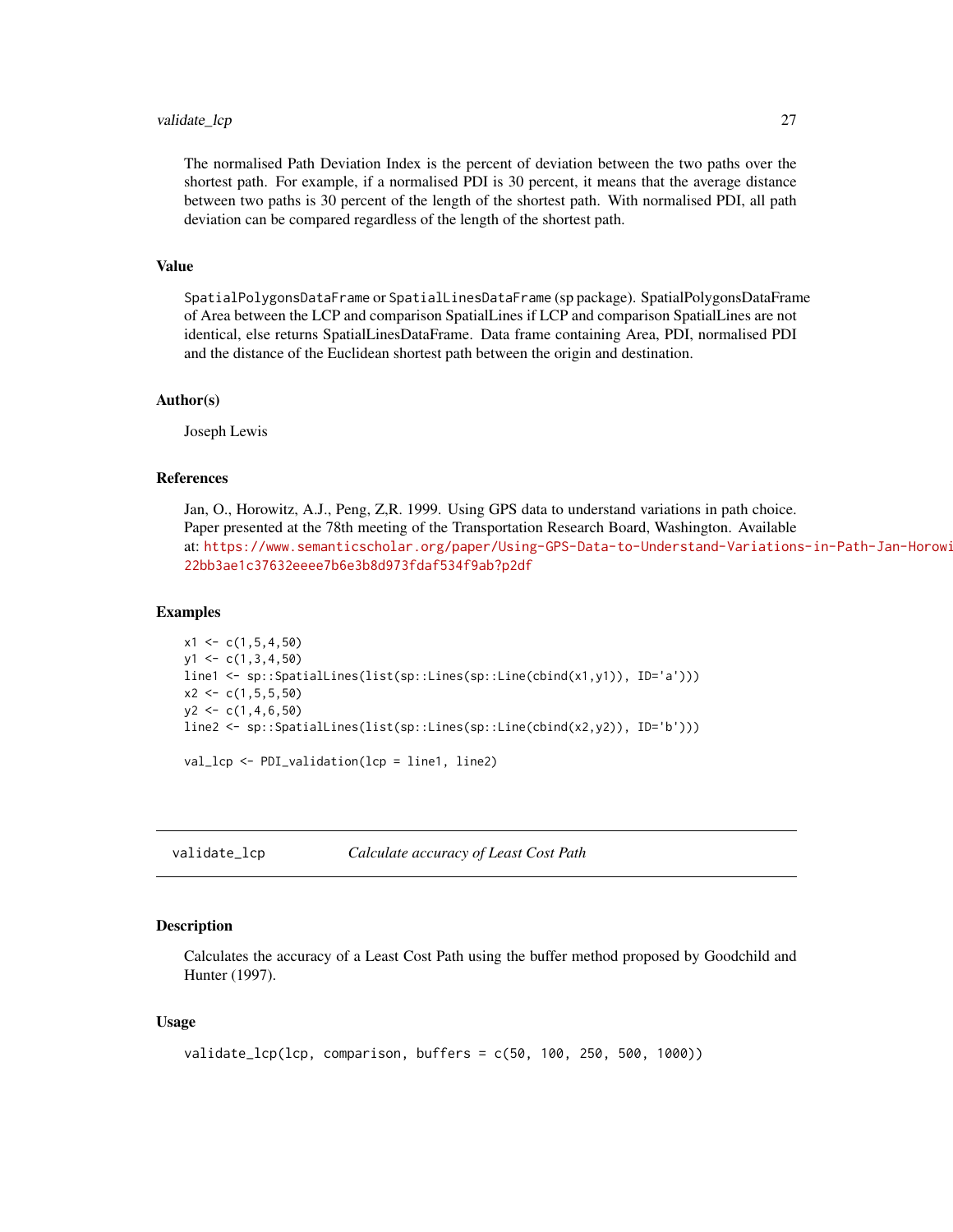# <span id="page-27-0"></span>**Arguments**

| 1cp        | Spatiallines* (sp package). Least Cost Path to assess the accuracy of. $Ex-$<br>pects object of class SpatialLines/SpatialLinesDataFrame |
|------------|------------------------------------------------------------------------------------------------------------------------------------------|
| comparison | SpatialLines* to validate the Least Cost Path against.                                                                                   |
| buffers    | numeric vector of buffer distances to assess. Default values are $c(50, 100, 250, 100)$<br>$500, 1000$ ).                                |

#### Value

data.frame (base package). The resultant object identifies the percentage of the lcp within x distance (as supplied in the buffers argument) from the provided comparison object.

#### Author(s)

Joseph Lewis

# References

Goodchild, F. M., and G. J. Hunter, 1997. A Simple Positional Accuracy Measure for Linear Features. International Journal of Geographical Information Sciences, 11(3), 299-306.

#### Examples

```
x1 \leftarrow c(1, 5, 4, 8)y1 \leftarrow c(1,3,4,7)line1 <- sp::SpatialLines(list(sp::Lines(sp::Line(cbind(x1,y1)), ID='a')))
x2 \leftarrow c(1, 5, 5, 8)y2 \leftarrow c(1, 4, 6, 7)line2 <- sp::SpatialLines(list(sp::Lines(sp::Line(cbind(x2,y2)), ID='b')))
val_lcp <- validate_lcp(lcp = line1, comparison = line2, buffers = c(0.1, 0.2, 0.5, 1))
```
<span id="page-27-1"></span>wide\_path\_matrix *Create a wide path matrix*

# Description

Creates a wide path matrix to be used when calculating wide path least cost paths. This function will return an odd-dimension matrix approximating the shape of an octogon. The centre cell of the matrix has a value of 0 and represents the [focal](#page-0-0) cell. See focal, focal Weight and [adjacent](#page-0-0) for more information.

#### Usage

```
wide_path_matrix(ncells)
```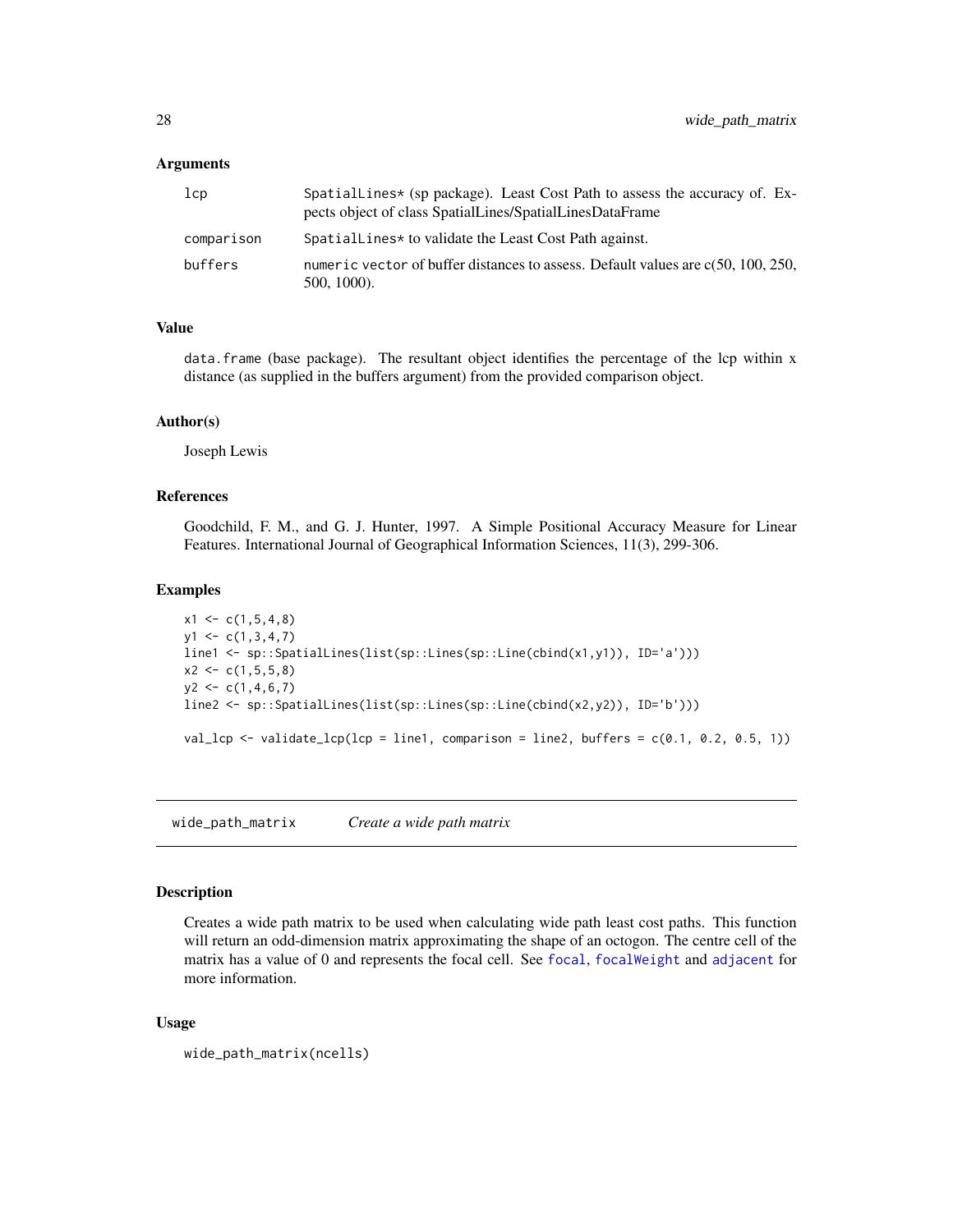# <span id="page-28-0"></span>Arguments

ncells numeric value. Dimension of wide path matrix. Note that the value refers to the number of cells and not distance

# Value

matrix wide path matrix used when calculating wide path least cost paths via [create\\_wide\\_lcp](#page-21-1)

# Author(s)

Joseph Lewis

# Examples

w <- wide\_path\_matrix(9)